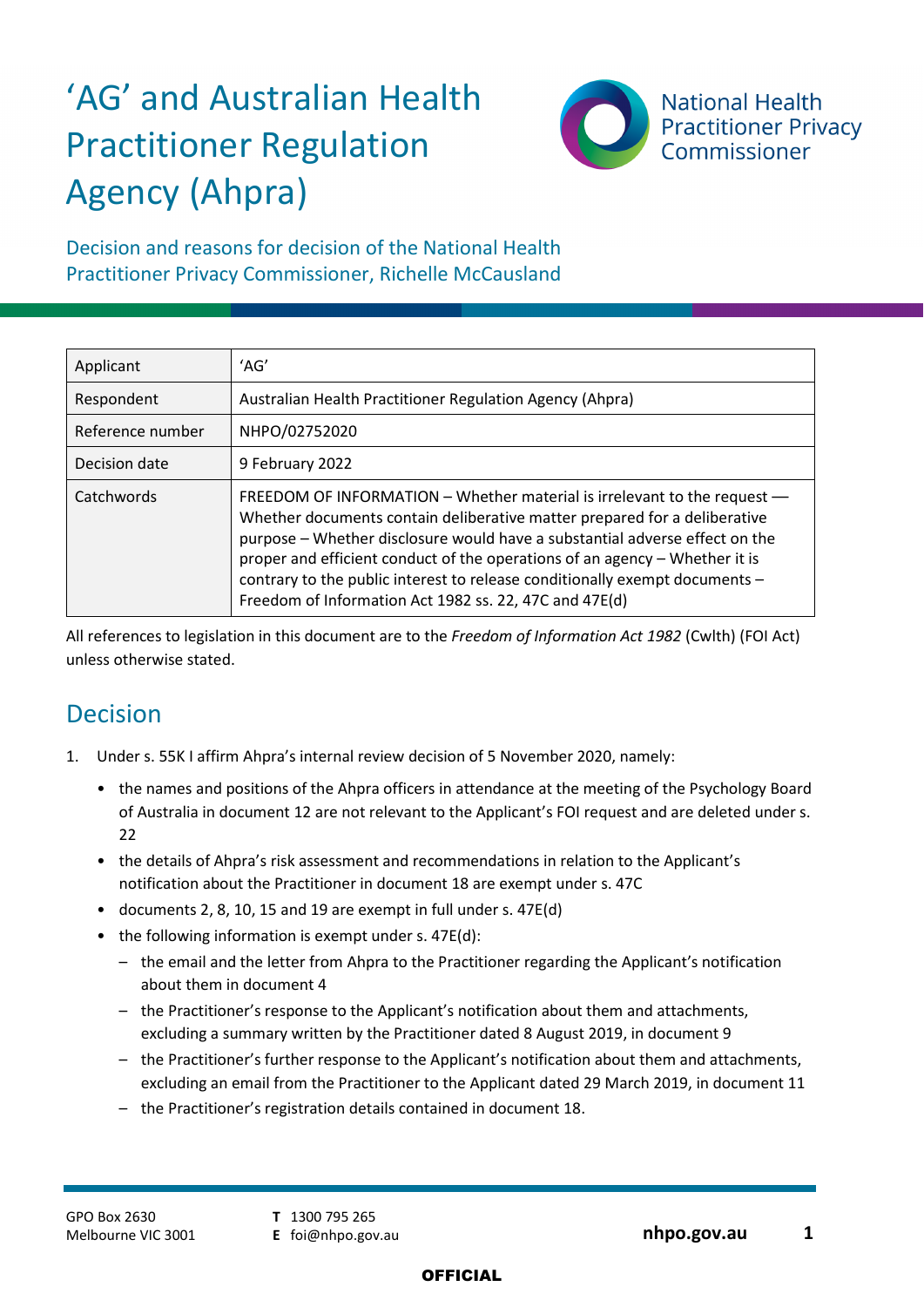- 2. Given the number of documents relevant to this decision, where I have found one exemption ground applies to a document, I have not considered whether any additional exemptions ought to also apply.
- 3. The schedule of documents in **Annexure 1** sets out my decision in relation to each document.

## Background

- 4. The Applicant made a notification to Ahpra and the Psychology Board of Australia (the Psychology Board) about a health practitioner (the Practitioner).
- 5. The Psychology Board decided to take no further action in relation to the notification.
- 6. The Applicant made a request to Ahpra for access to:

All Board documents and other documents, decisions, letters, emails, notes, papers and the drafts of same contained in the Board's file in respect of the… decision [about the notification].

- 7. In its decision letter dated 21 September 2020, Ahpra identified 20 documents that fell within the scope of the Applicant's request. Ahpra decided to:
	- release nine documents in full
	- exempt six documents in part
	- exempt five documents in full.
- 8. On 8 October 2020, the Applicant requested an internal review of Ahpra's decision. In its internal review decision letter dated 5 November 2020 Ahpra affirmed its original decision.
- 9. The schedule of documents in **Annexure 1** sets out Ahpra's decision in relation to each document.
- 10. On 10 November 2020, the Applicant sought a review of Ahpra's decision under s. 54L.

## Scope of the review

- 11. The issues I will decide in this review are:
	- whether the information that Ahpra found to be irrelevant to the request is irrelevant under (s. 22(1)(a)(ii))
	- whether the documents that Ahpra found to be exempt under s. 47C are conditionally exempt under that provision, and if so, whether giving access would be contrary to the public interest
	- whether the documents that Ahpra found to be exempt under s. 47E(d) are conditionally exempt under that provision, and if so, whether giving access would be contrary to the public interest
	- whether the documents (or part of the documents) that Ahpra found to be exempt under s. 47F are conditionally exempt under that provision, and if so, whether giving access would be contrary to the public interest.
- 12. Given the number of documents relevant to this review, where I have found one exemption ground applies to a document, I have not considered whether any additional exemptions ought to also apply.

#### **OFFICIAL**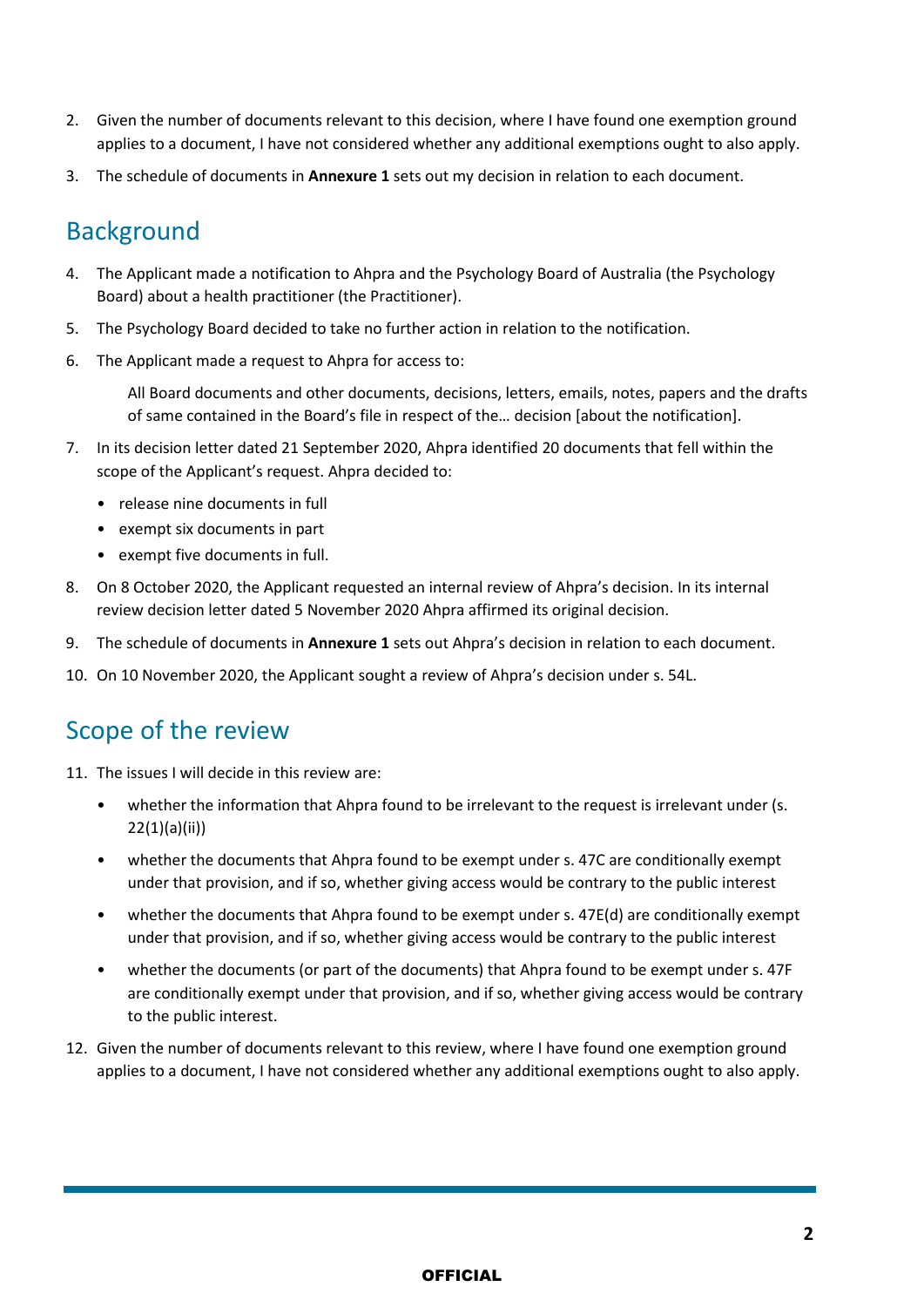- 13. In a review of an access refusal decision, Ahpra bears the onus of establishing that its decision is justified or that I should give a decision adverse to the Applicant.<sup>[1](#page-2-0)</sup> However, it is open to me to obtain any information from any person, make any inquiries that I consider appropriate, and change the basis on which the decision is made.<sup>[2](#page-2-1)</sup>
- 14. The Applicant and Ahpra were invited to make a written submission as part of this review. I have considered all relevant communications and submissions received from the Applicant and Ahpra.
- 15. I have had regard to the object of the FOI Act, which is to give the Australian community access to information held by the Government by requiring agencies to publish that information and by providing for a right of access to documents.[3](#page-2-2)

# Review of the exemptions

### Section 22: Deleting irrelevant content from a document

- 16. Section 22 provides that an agency may prepare an edited copy of a document by deleting information 'that would reasonably be regarded as irrelevant to the request for access'.[4](#page-2-3)
- 17. The implicit purpose of s. 22 is to facilitate efficient FOI processing through the deletion of material that can readily be deleted, and that an applicant has either agreed, or is likely to agree, is irrelevant.<sup>[5](#page-2-4)</sup>
- 18. The Office of the Australian Information Commissioner's FOI Guidelines (FOI Guidelines) explain that a request should be interpreted as extending to any document that might reasonably be taken to be included within the description the applicant has used. $6$  Consideration should be given to consulting with the applicant before deciding to edit a document to delete irrelevant content.<sup>[7](#page-2-6)</sup>
- 19. Ahpra found certain information in document 12 to be irrelevant to the request.

#### Ahpra's submission

20. Ahpra said in its original decision:

… [Ahpra] have removed material that is irrelevant to [the Applicant's] request. Specifically, document 12 is a Decisions and Actions paper of the Psychology Board… which contains a list of all Ahpra staff who attended that meeting. As this meeting involved the consideration of matters unrelated to [the Applicant's] notification about [the Practitioner], [Ahpra] decided to remove the information as irrelevant, redacting the names of staff who [Ahpra] could not confirm as being associated with [the Applicant's] matter. [Ahpra notes it] retained names of sitting Board members who decided the matter.

<span id="page-2-0"></span> $1$  s. 55D(1).

<span id="page-2-1"></span><sup>2</sup> ss. 55 and 55K.

<span id="page-2-2"></span> $3$  s. 3(1).

<span id="page-2-3"></span> $4$  s. 22(1)(a)(ii)).

<span id="page-2-4"></span><sup>5</sup> *'FM' and Department of Foreign Affairs and Trade* [2015] AICmr 31, [15].

<span id="page-2-5"></span><sup>6</sup> FOI Guidelines [3.54].

<span id="page-2-6"></span><sup>7</sup> FOI Guidelines [3.99]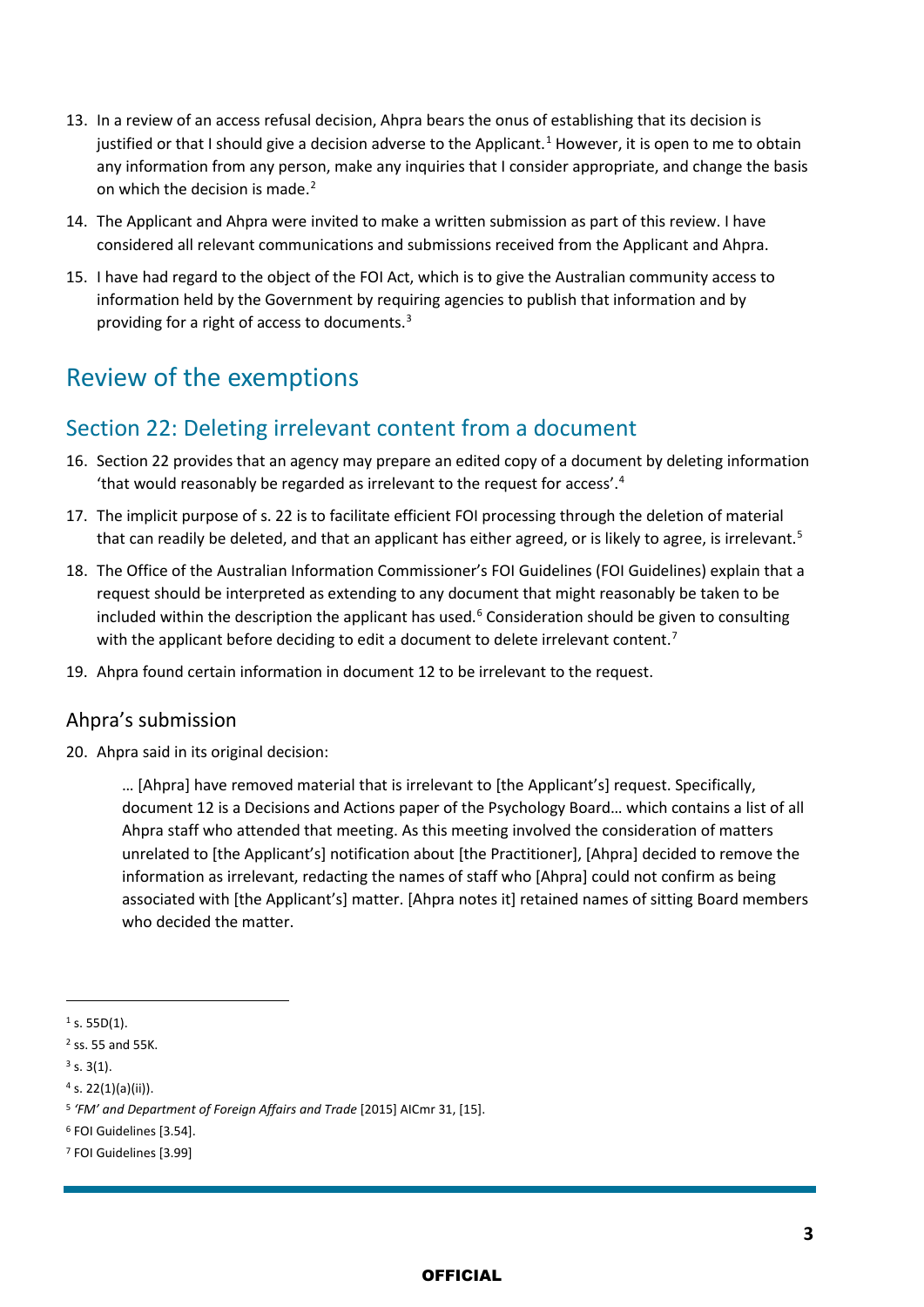#### Application of the provision for deleting irrelevant content

- 21. I have examined an unedited copy of document 12. I found the information Ahpra decided was irrelevant to the request can be categorised as the names and positions of Ahpra officers in attendance at the relevant meeting of the Psychology Board.
- 22. I am satisfied that the relevant meeting involved the consideration of matters unrelated to the Applicant's notification about the Practitioner. I accept that the names and positions of Ahpra officers who Ahpra could not confirm were associated with the Applicant's matter are irrelevant to the Applicant's request.
- 23. As such, I am satisfied that this information would not reasonably be regarded as falling within the scope of the Applicant's request.

#### Finding

24. The names and positions of Ahpra officers in attendance at the Psychology Board meeting are irrelevant to the Applicant's request. As such, I am satisfied that the information Ahpra deleted from document 12 is irrelevant under s. 22.

### Section 47C: Documents subject to deliberative processes

- 25. Ahpra found the following information in document 18 (an assessment report) to be conditionally exempt in part under s. 47C:
	- details of Ahpra's risk assessment of the Applicant's notification about the Practitioner
	- recommendations made by Ahpra to the Psychology Board for consideration in relation to the Applicant's notification about the Practitioner.
- 26. A document is conditionally exempt under s. 47C if its disclosure would disclose deliberative matter in the nature of, or relating to, either:
	- an opinion, advice or recommendation that has been obtained, prepared or recorded
	- a consultation or deliberation that has taken place, in the course of, or for the purposes of, a deliberative process of the government, an agency or minister.<sup>[8](#page-3-0)</sup>
- 27. The main requirements of this conditional exemption are that:
	- the document contains or relates to 'deliberative matter'<sup>[9](#page-3-1)</sup>
	- the document was prepared for a 'deliberative purpose'<sup>[10](#page-3-2)</sup>
	- the document contains material that is not 'purely factual' or non-deliberative<sup>[11](#page-3-3)</sup>
	- $\bullet$  it would be contrary to the public interest to give access at the time of the decision.<sup>[12](#page-3-4)</sup>

<span id="page-3-1"></span> $9$  Ibid.

<span id="page-3-2"></span><sup>10</sup> Ibid.

<span id="page-3-4"></span><span id="page-3-3"></span><sup>11</sup> s. 47C(2).  $12$  s. 11A(5).

<span id="page-3-0"></span> $8$  s. 47C(1).

**OFFICIAL**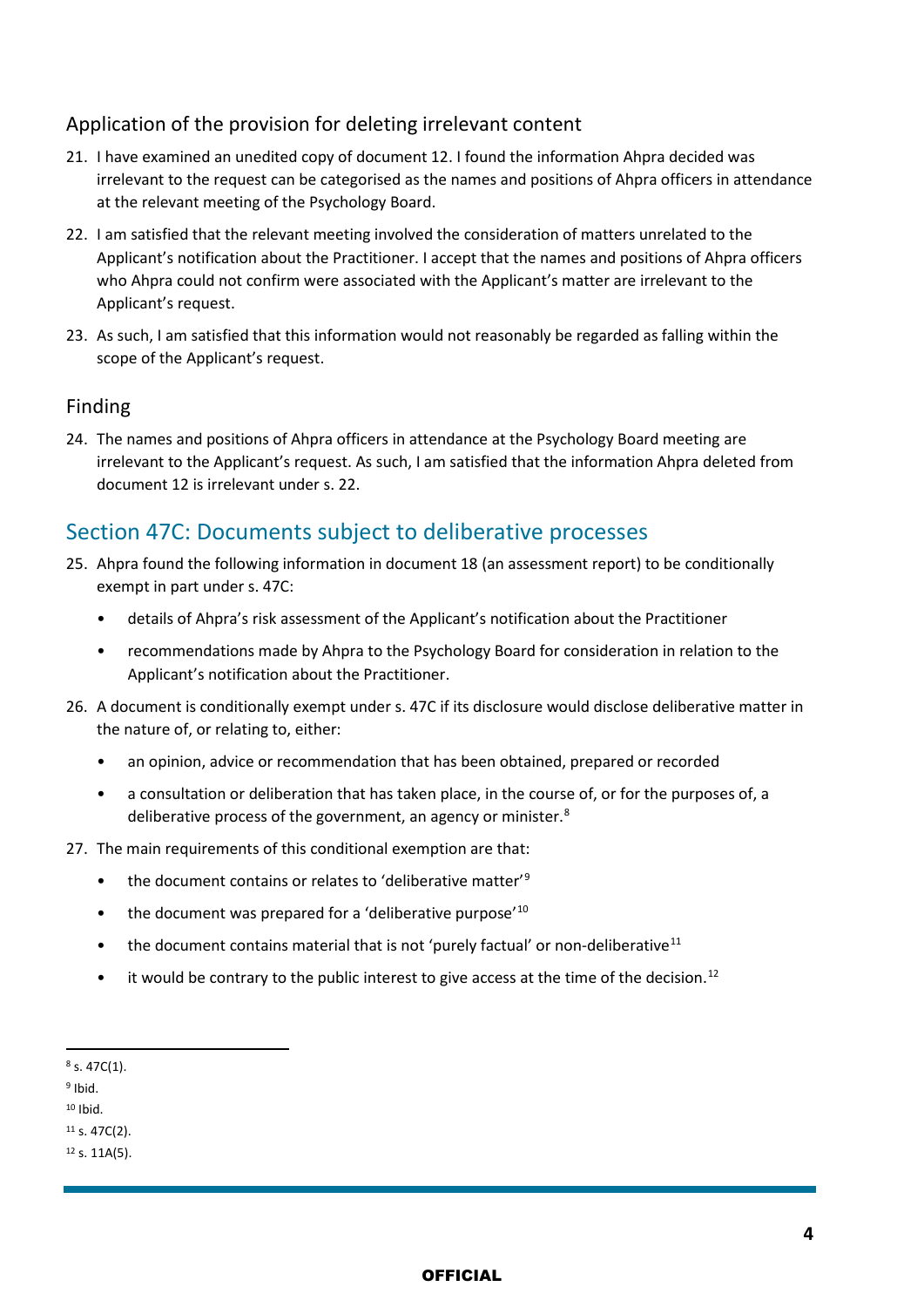- 28. The term 'deliberative matter' is a shorthand term for opinion, advice, recommendation, consultation and deliberation that is recorded or reflected in a document.<sup>13</sup>
- 29. In the Administrative Appeals Tribunal decision of *Wood; Secretary, Department of Prime Minister and Cabinet and (Freedom of information*) [\[2015\] AATA 945,](http://www.austlii.edu.au/cgi-bin/viewdoc/au/cases/cth/AATA/2015/945.html) Deputy President Forgie explained that:

…the meanings of the words 'opinion', 'advice' and 'recommendation' all involve consideration, followed by the formation of a view either about a certain subject or about a course of action and the subsequent transmission of that view.<sup>[14](#page-4-1)</sup>

#### Ahpra's submission

30. Ahpra said in its original decision:

… [document 18] … is an [assessment report] containing recommendations made by the [Ahpra] Investigator in their report as part of providing information to the Board and details of Ahpra's risk assessment of the notification.

The document was created by Ahpra as part of acting on and investigating a notification complaining about the performance of a health practitioner.

The National Law establishes the Board as a National Board that regulates one of 16 different health professions that fall within the jurisdiction of the National Law. It also provides a process for the receipt, assessment and investigation of notifications of health, performance and/or conduct concerns [of] registered health practitioners.

The deliberative material [Ahpra] have identified does not contain operational information (as defined in section 8A) or purely factual material. It also does not include reports of scientific or technical experts, reports of a prescribed body or organisation, or the record or reasons for a final decision given in the exercise of a power or adjudicative function.

31. During the review, Ahpra also submitted:

… [document 18] … contains deliberations and preliminary assessments made by Ahpra officers in the course of, and for the purposes of, deciding what action to recommend to the Board. Ahpra is satisfied the disclosure of the document would disclose deliberative matter in the nature of, and relating to, advice and recommendations that were prepared, and deliberation that has taken place, in the course of, or for the purposes of the deliberative processes involved in the functions of Ahpra and the Board under the National Law…

#### Application of the deliberative processes' exemption

- 32. I have considered whether the following information in document 18 is conditionally exempt under s. 47C:
	- details of Ahpra's risk assessment of [the Applicant's] notification about [the Practitioner]
	- Ahpra's recommendations to the Psychology Board for consideration in relation to the Applicant's notification about the Practitioner.

<span id="page-4-0"></span><sup>13</sup> *Parnell and Attorney-General's Department* [2014] AICmr71, [38].

<span id="page-4-1"></span><sup>14</sup>*Wood; Secretary, Department of Prime Minister and Cabinet and (Freedom of information)* [\[2015\] AATA 945,](http://www.austlii.edu.au/cgi-bin/viewdoc/au/cases/cth/AATA/2015/945.html) [39].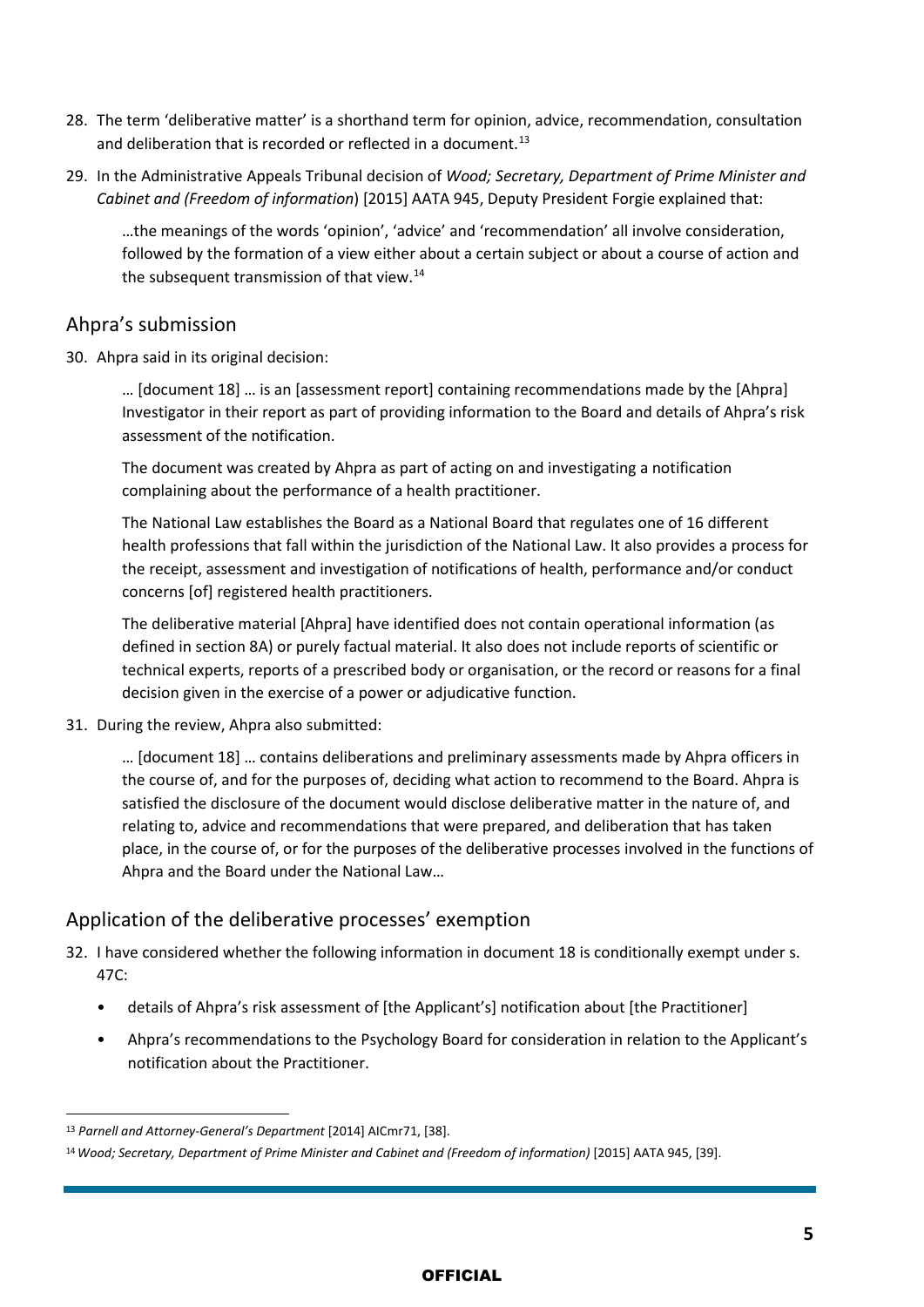- 33. After inspecting the information listed in paragraph [32], I am of the view that such information contains deliberative matter in the form of opinion, advice, recommendation, consultation and deliberation in relation to the functions of Ahpra and the Boards under the National Law.
- 34. Although some of the information listed in paragraph [32] is information of a similar nature to that released to the Applicant in documents 12 and 14, the information is deliberative material and is therefore subject to s. 47C.
- 35. Accordingly, I am satisfied that the information listed in paragraph [32] is conditionally exempt under s. 47C.
- 36. I am now required to consider whether it would be contrary to the public interest to give the Applicant access to the conditionally exempt information at this time.

#### Section 11A(5): The public interest test

- 37. Section 11A(5) provides that, if a document is conditionally exempt, it must be disclosed unless in the circumstances access to the document at this time would on balance be contrary to the public interest[.15](#page-5-0)
- 38. In *Seven Network (Operations) Limited and Australian Competition and Consumer Commission (Freedom of information)* [2019] AICmr 29 (6 June 2019) the Australian Information Commissioner explained that:

…the public interest test does not require a decision-maker to consider whether disclosure of conditionally exempt material would be in the public interest. Rather, a decision-maker must start from the position that access to a conditionally exempt document must be given, unless giving access to the document, at the time of the decision would, on balance, be contrary to the public interest.[16](#page-5-1)

#### **Factors favouring disclosure**

39. The FOI Act provides public interest factors to be considered, including that disclosure would:

- promote the objects of the FOI Act (including all the matters set out in ss. 3 and 3A)
- inform debate on a matter of public importance
- promote effective oversight of public expenditure
- $\bullet$  allow a person access to his or her personal information.<sup>[17](#page-5-2)</sup>
- 40. The FOI Guidelines also provide a non-exhaustive list of public interest factors favouring disclosure.<sup>[18](#page-5-3)</sup>
- 41. In forming its decision, Ahpra considered the following factors in favour of disclosure:

<span id="page-5-0"></span><sup>15</sup> s. 11A(5).

<span id="page-5-1"></span><sup>16</sup>*Seven Network (Operations) Limited and Australian Competition and Consumer Commission (Freedom of information)*  [2019] AICmr 29 (6 June 2019), [47].

<span id="page-5-2"></span><sup>17</sup> s. 11B(3).

<span id="page-5-3"></span><sup>18</sup> FOI Guidelines [6.19].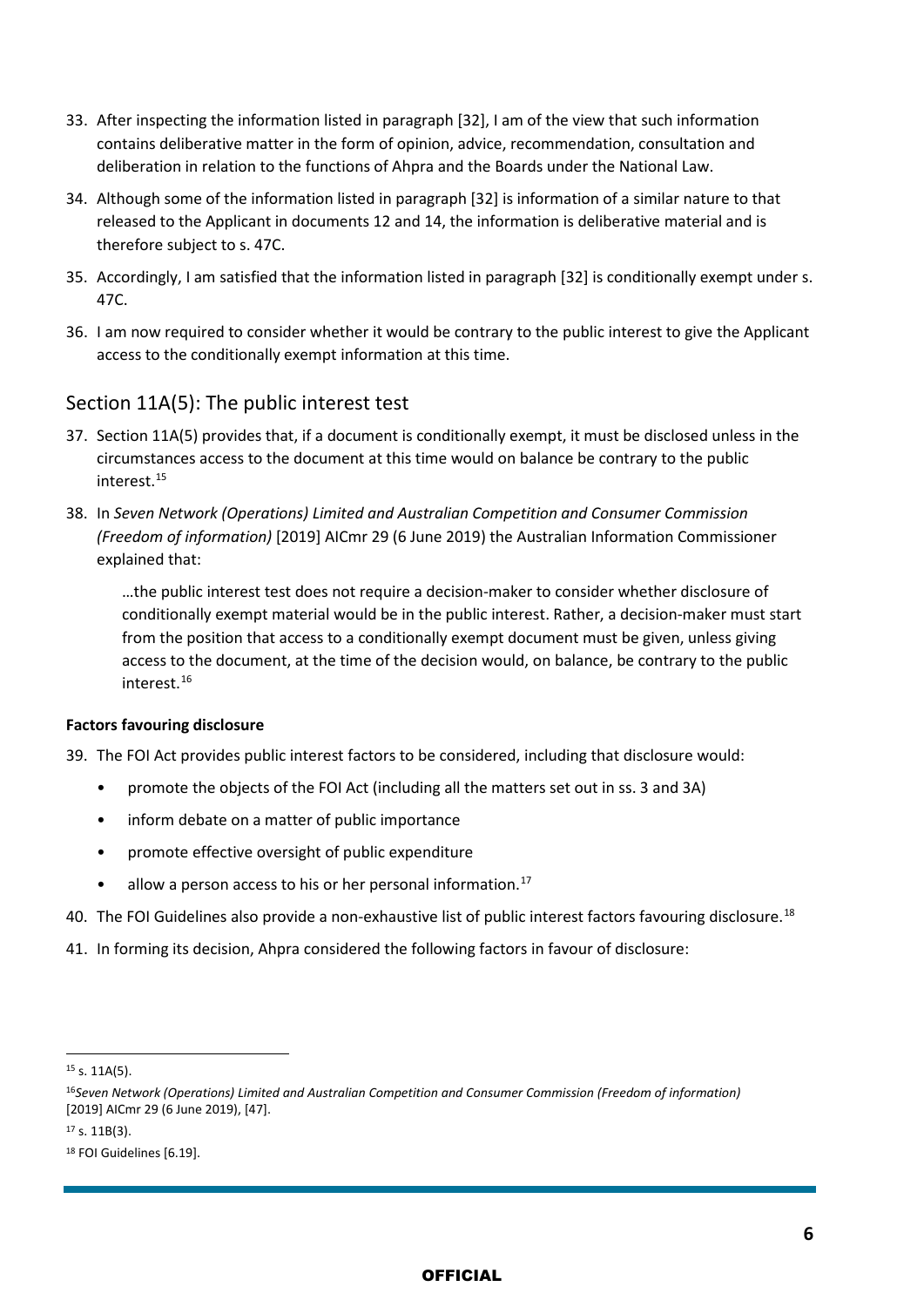- promoting the objects of the FOI Act, particularly in increasing scrutiny, discussion, comment and review of the Government's activities<sup>[19](#page-6-0)</sup>
- public scrutiny of documents relevant to deliberations of Ahpra and the Boards may improve the quality of advice and decision-making processes
- facilitating access to information to members of the public that allows them to be satisfied that proper processes have been followed by the agency (including notification processes of Ahpra and the Boards)
- revealing information that informed a decision-making process.
- 42. I agree that disclosure of the information listed in paragraph [32] would promote the objects of the FOI Act and reveal information that informed a decision-making process, which may in turn improve the quality of advice and decision-making processes of Ahpra and the Boards.
- 43. While I agree there are public interest factors that favour disclosure of the information listed in paragraph [32], these factors must be balanced against any public interest factors opposing disclosure when determining whether access should be given to conditionally exempt information.

#### **Factors against disclosure**

44. Ahpra put forward the following factors against disclosure:

- the public interest in protecting and maintaining the integrity of Ahpra's investigative processes. Ahpra's ability to receive, assess and investigate notifications in respect of the health, performance and/or conduct of registered health practitioners is integral to the maintenance and enforcement of the National Law. There is a strong public interest in ensuring proper processes for consumer protection,[20](#page-6-1) and that only suitable practitioners in various fields of the health profession are able to provide services to the public<sup>[21](#page-6-2)</sup>
- the public interest in Ahpra and the National Boards being able to carry out their statutory functions as efficiently and effectively as possible. Disclosure could reasonably be expected to affect Ahpra's ability to obtain information from third parties in the future, thereby making the assessment and investigation of notifications more difficult
- the prejudice to an individual's right to privacy, particularly where the information is not well known, or publicly available and in circumstances where they understood their personal information would be confidential. The personal privacy exemption is designed to prevent the unreasonable invasion of a third parties' privacy<sup>[22](#page-6-3)</sup>
- that disclosure could reasonably be expected to prejudice the conduct of future investigations, by discouraging staff from keeping complete records of their deliberations,  $^{23}$  $^{23}$  $^{23}$  or being more circumspect in their preliminary findings that are expressed to Ahpra because of public scrutiny $2^4$

<span id="page-6-0"></span> $19$  s. 3(2)(b).

<span id="page-6-1"></span><sup>20</sup> *Ah Teo v Pacific Media Group* [2016] VSC 626, [30].

<span id="page-6-2"></span><sup>21</sup> *Hanes v Ahpra* [2013] VCAT 1270, [67] quoting *Hulls and Victorian Casino and Gaming Authority* (1998) 12 VAR 483.

<span id="page-6-3"></span><sup>22</sup> *Re Veale and Town of Bassendean* [1994] WAICmr 4.

<span id="page-6-4"></span><sup>23</sup> *Hanes v Ahpra* [2013] VCAT 1270, [30].

<span id="page-6-5"></span><sup>24</sup> *Hassan v Ahpra* [2014] QCAT 414, [26].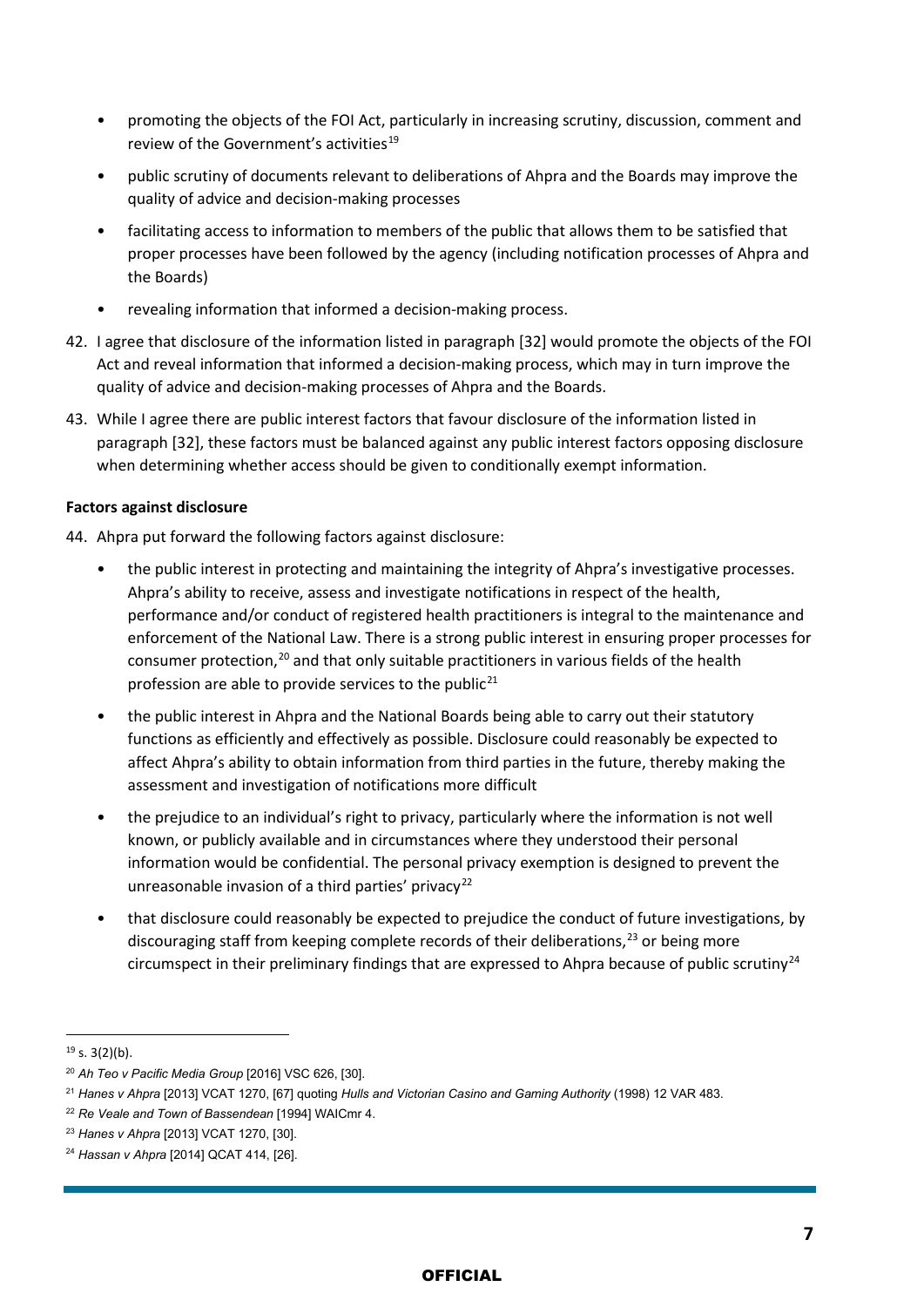- that disclosure of an investigator's preliminary analysis, before it has been considered and tested, may generally undermine confidence in the health regulation system and health practitioners
- it is in the public interest, and vital to the functions of Ahpra in assessing notifications, that respondents to notifications are able to freely express in confidence the matters they believe in good faith are relevant to the fair assessment of the notification at hand without fear of reprisals of collateral litigation or concern that the information provided will be used to their detriment in other forums. Their inability to be open and honest will in turn have an adverse effect on the proper and efficient conduct of the operations of Ahpra and the Board.[25](#page-7-0)
- 45. I also considered the Victorian Civil and Administrative Tribunal's decision in *Hanes v Australian Health Practitioner Regulation Agency (Review and Regulation)* [2013] VCAT 1270 (19 July 2013). In that case, the Tribunal accepted Ahpra's submissions that disclosure of the relevant material would be contrary to the public interest. Ahpra's submissions included that there is a public interest in protecting and maintaining the integrity of its investigative processes in relation to notifications and in ensuring its ability to investigate notifications is not hampered by the disclosure of confidential information, or the use of information for purposes extraneous to Ahpra's functions. I consider this to be persuasive.

#### **Balancing the public interest factors**

- 46. The National Law creates a reasonable expectation of confidentiality over the communications and documents relevant to the Boards in their investigation of notifications. The deliberative matter in the form of opinions, advice, preliminary findings and recommendations to the Boards, are made on the understanding that they will be treated confidentially and will only be used to assist the Boards in undertaking functions under the National Law.
- 47. If information containing the opinions, advice, preliminary findings and recommendations of Ahpra and the Boards were released under the FOI Act, it is reasonable to expect that officers may be less frank and candid in the future. This would negatively affect the Board's decision-making processes. This would be contrary to its statutory obligations.
- 48. I note the FOI Guidelines explain that:

Agencies should start with the assumption public servants are obliged by their position to provide robust and frank advice at all times and that obligation will not be diminished by transparency of government activities. Special and specific circumstances must exist in order for a 'frankness and candour' claim to be a relevant factor when applying s. 47C.<sup>[26](#page-7-1)</sup>

- 49. In my view, the functions of Ahpra and the Board and the confidentiality provisions found in the National Law provide special and specific circumstances.
- 50. I am satisfied that giving the Applicant access to the conditionally exempt material at this time would, on balance, be contrary to the public interest.

<span id="page-7-0"></span><sup>25</sup> *Spragg and Australian Health Practitioner Regulation Agency* [2017] WASAT 103; *'JH' and Australian Health Practitioner Regulation Agency (Freedom of Information)* (2020) NHPOPC; *'MS' and Australian Health Practitioner Regulation Agency (Freedom of Information)*  (2020) NHPOPC.

<span id="page-7-1"></span><sup>26</sup> FOI Guidelines, [6.83].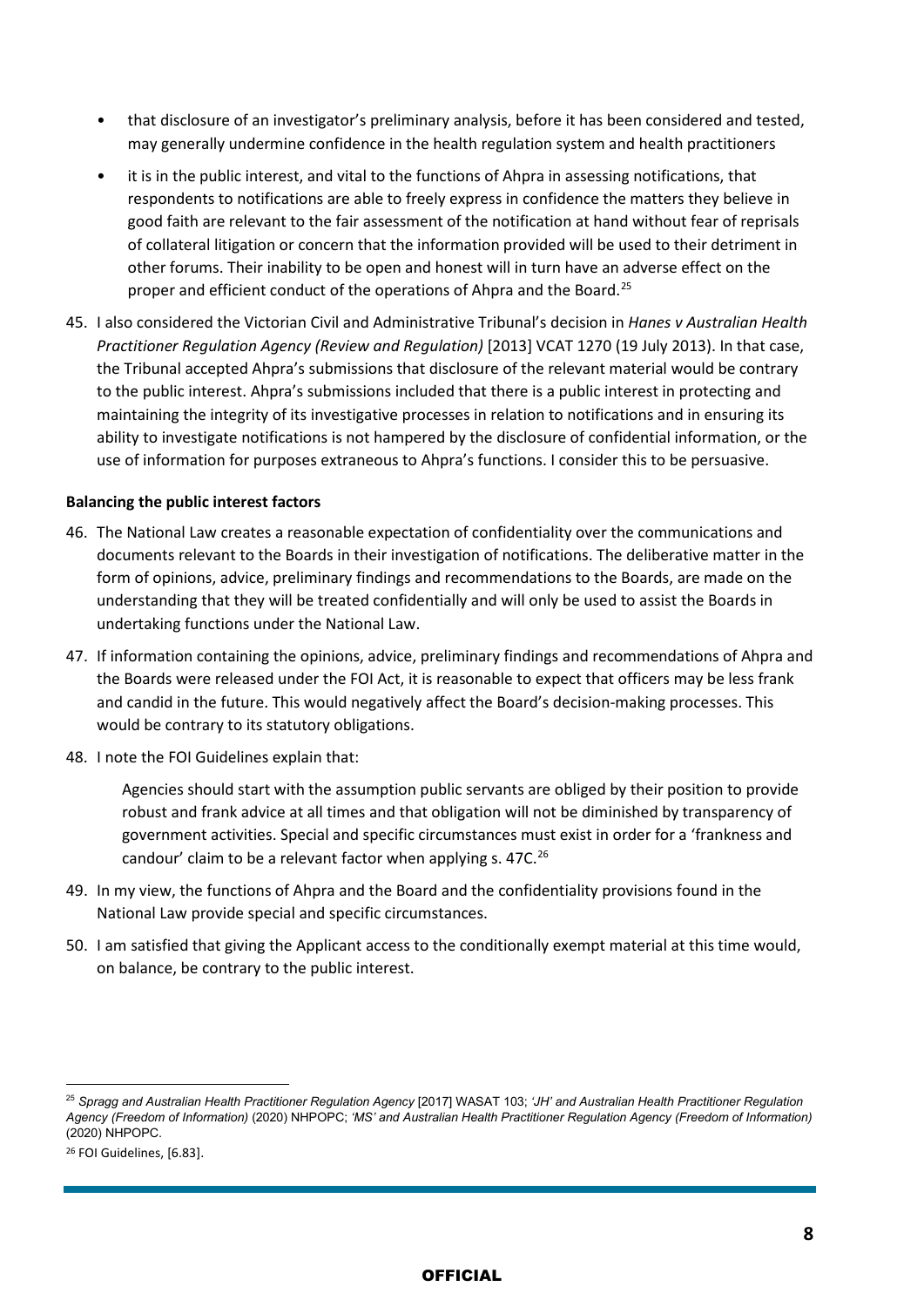#### Finding

51. I am satisfied that the information listed in paragraph [32] is exempt under s. 47C.

### Section 47E(d): Documents affecting certain operations of agencies

- 52. Ahpra found the following documents to be conditionally exempt in full under s. 47E(d):
	- draft unsigned letter from Ahpra (document 2)
	- file note of telephone calls between Ahpra and the Practitioner (document 8)
	- email from Ahpra to the Practitioner (document 10)
	- email from Ahpra to the Practitioner advising of the outcome of the Applicant's notification about the Practitioner (document 15)
	- the Practitioner's registration history (document 19).
- 53. Ahpra also found the following information to be conditionally exempt in part under s. 47E(d):
	- the email and the letter from Ahpra to the Practitioner regarding the Applicant's notification about them (document 4)
	- the Practitioner's response to the Applicant's notification about them and attachments, excluding a summary written by the Practitioner dated 8 August 2019 (document 9)
	- the Practitioner's further response to the Applicant's notification about them and attachments, excluding an email from the Practitioner to the Applicant dated 29 March 2019 (document 11)
	- the details of Ahpra's risk assessment and recommendations in relation to the Applicant's notification about the Practitioner, and the Practitioner's registration details (document 18).
- 54. I found the information listed in paragraph [32], namely, the details of Ahpra's risk assessment of [the Applicant's] notification about [the Practitioner] and Ahpra's recommendations to the Psychology Board for consideration in relation to the Applicant's notification about the Practitioner to be exempt under s. 47C. I will therefore not consider whether such information is also exempt under s. 47E(d).
- 55. A document is conditionally exempt under s. 47E(d) if disclosure would, or could reasonably be expected to, have a substantial adverse effect on the proper and efficient conduct of the operations of an agency.<sup>[27](#page-8-0)</sup>
- 56. The FOI Guidelines explain that the predicted effect needs to be reasonably expected to occur and that there must be more than merely an assumption or allegation that damage may occur if the document were to be released.<sup>[28](#page-8-1)</sup>
- 57. The FOI Guidelines further explain that the term 'substantial adverse effect' broadly means 'an adverse effect which is sufficiently serious or significant to cause concern to a properly concerned reasonable person'.<sup>29</sup> The word 'substantial', taken in the context of substantial loss or damage, has been

<span id="page-8-0"></span><sup>27</sup> s. 47E(d).

<span id="page-8-1"></span><sup>28</sup> FOI Guidelines [6.101] - [6.103].

<span id="page-8-2"></span><sup>29</sup> FOI Guidelines [5.20].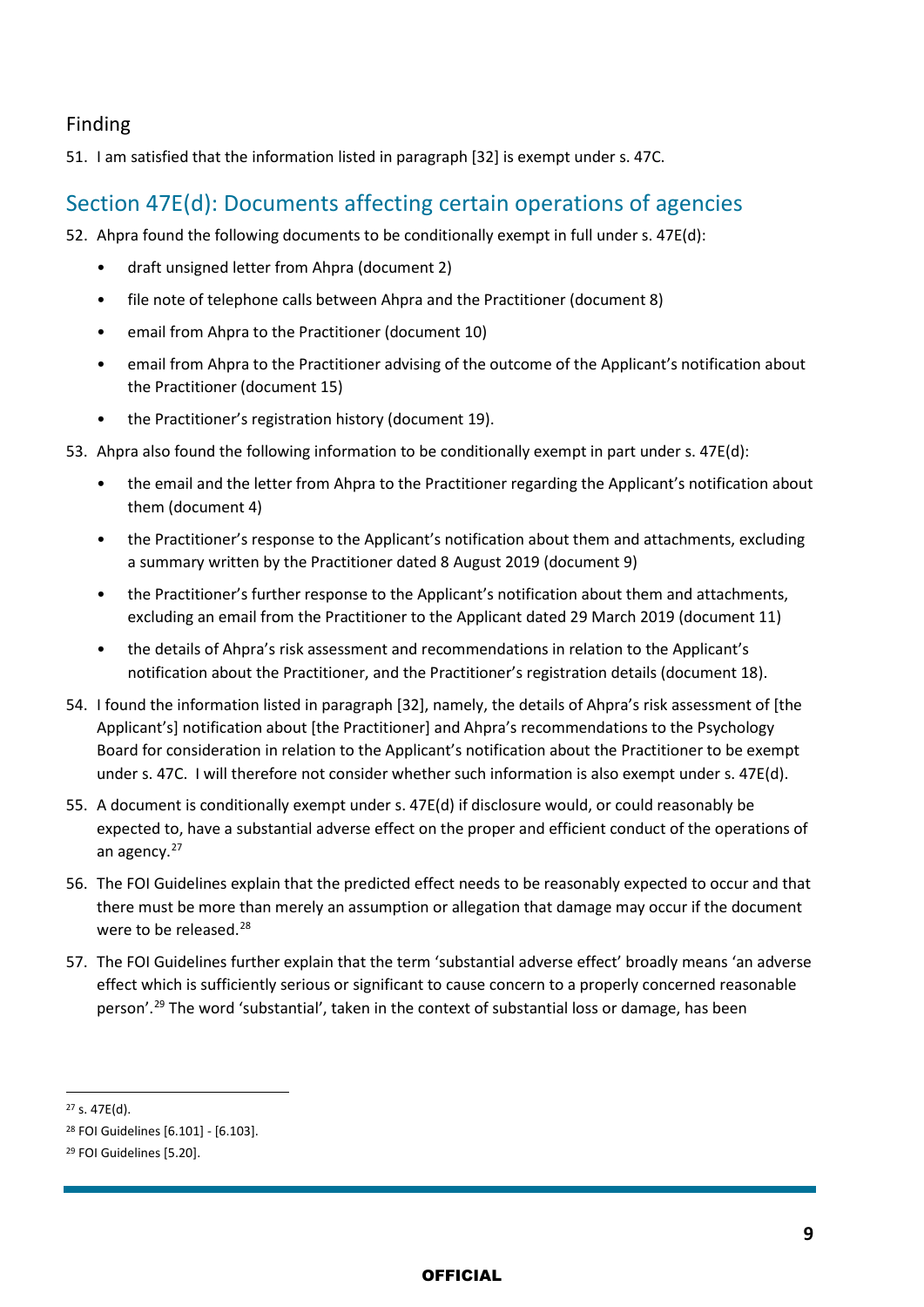interpreted as 'loss or damage that is, in the circumstances, real or of substance and not insubstantial or nominal'.[30](#page-9-0)

58. A decision-maker should clearly describe the expected effect and its impact on usual operations or activities in the statement of reasons.<sup>[31](#page-9-1)</sup>

#### Ahpra's operations

- 59. Under the National Law, Ahpra and the Boards accept and process notifications about registered health practitioners.<sup>[32](#page-9-2)</sup>
- 60. During the notifications process, Ahpra supports the Boards by collecting and assessing relevant information. In general, Ahpra provides this information to the Boards and the Boards decide whether to take regulatory action in relation to the notification.
- 61. Under the National Law, all 'protected information' must be treated confidentially, subject to specific exceptions.<sup>[33](#page-9-3)</sup> 'Protected information' means any information that comes to a person's knowledge in the course of, or because of, the person exercising functions under the National Law. This includes when handling notifications.<sup>[34](#page-9-4)</sup>

#### Ahpra's submission

- 62. Ahpra said in its original decision:
	- … the information … [Ahpra] have found to be conditionally exempt in part from disclosure under section 47E(d) consists of:
		- practitioner submissions and correspondence made to Ahpra and the Board in the context of responding to the issues raised in the notification. Submissions and correspondence are provided on the understanding that the material would be used by Ahpra and the Board in certain contexts only and for the purposes of assisting the investigation into the matters raised
		- documentation relating to preliminary recommendations made by Ahpra officers sharing deliberative matter as part of preparing recommendations to the Board
		- information relating to [the Practitioner's] personal affairs, such as biographical information and education history.

[Ahpra] are satisfied that the disclosure of the relevant documents would, or could be reasonably expected to have a substantial adverse effect on the proper and efficient conduct of the operations of Ahpra and the Board, for the following reasons:

• it is integral for the efficient management of notifications that Ahpra can continue to meet an individual practitioner's expectation of confidentiality over the communications and documents comprising their submissions, which are provided to Ahpra to assist in its

<span id="page-9-0"></span><sup>30</sup> FOI Guidelines [5.20].

<span id="page-9-1"></span><sup>31</sup> FOI Guidelines [5.21].

<span id="page-9-2"></span><sup>&</sup>lt;sup>32</sup> For more information about the Board's functions see [s. 35 of the National Law \(Division 2, page 90\).](https://www.legislation.qld.gov.au/view/pdf/inforce/current/act-2009-045)

<span id="page-9-3"></span><sup>33</sup> National Law, s.216.

<span id="page-9-4"></span><sup>34</sup> National Law, s.214 (definition of 'protected information').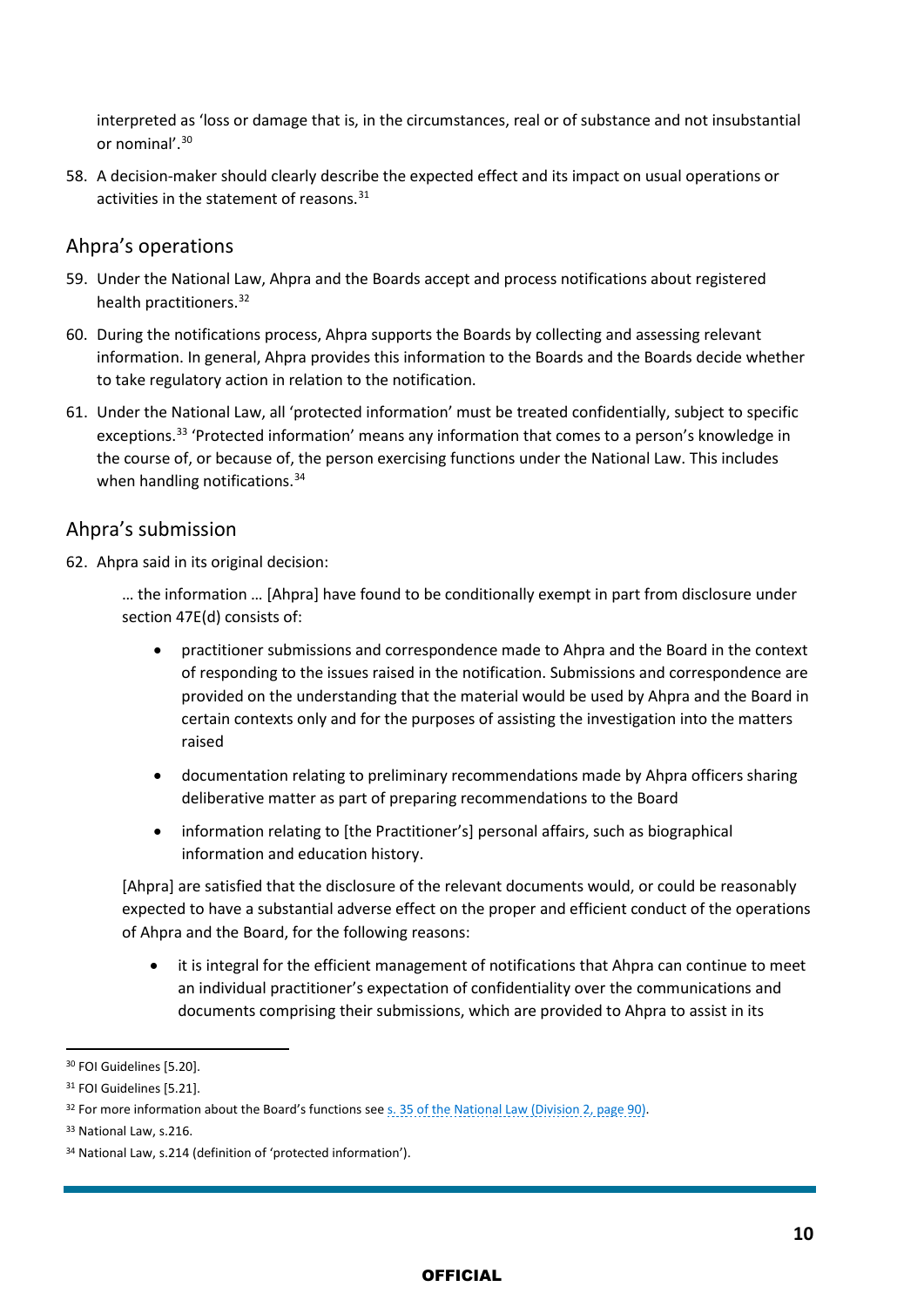investigation. This maintenance of confidentiality is critical to ensuring that investigations are carried out both efficiently and effectively. In *Spragg v Australian Health Practitioner Regulation Agency* at [78], the tribunal remarked that:

"the proper and efficient conduct of the operations of the agency are assisted by the circumstance that information provided to it by a registered health practitioner under compulsion is protected information and its disclosure is prohibited. The agencies operations are advanced when a registered health practitioner is forthright and frank in providing information when required. The Tribunal finds that the prospects of a forthright and frank answer are considerably enhanced in circumstances where the practitioner has confidence that the information provided is protected information."[35](#page-10-0)

[Ahpra] note the National Health Practitioner Ombudsman and Privacy Commissioner (NHPOPC) has recently considered these issues in its review decisions of *'MS' and Ahpra (FOI)*[36](#page-10-1) and *'JH' and Ahpra (FOI)*[37](#page-10-2). The NHPOPC noted the strict confidentiality obligations imposed by section 216 of the National Law and commented on the reasonable expectation that information provided to Ahpra or the Board in the course of exercising its investigative functions will be treated confidentially.

The nature of the documents sought under the current FOI application cannot be distinguished in substance from those considered by the Tribunal in *Spragg*.

If the documents were released under the FOI Act, without the express consent of the relevant parties, this would likely have a significant adverse impact on the future flow of information from those parties. Pertinently, this may inhibit individuals from expressing freely and providing complete and frank information out of concern that their communications may be subject to disclosure under the FOI Act. This would reduce the effectiveness of practitioner submissions and in turn make the investigation of notifications less effective, slower and more costly.

- Similarly, correspondence between Ahpra and practitioners is conducted on the understanding that they are required to provide assistance to Ahpra and cooperate in good faith. It is not within the reasonable contemplation of those individuals that their correspondence would be disclosed to wider audiences or used in other forums. Release of this correspondence would damage Ahpra's ability to obtain information in the future as those individuals would become more circumspect and less forthright in their disclosures to Ahpra, reducing the quality of the information received.
- In its role as a regulator, Ahpra holds private biographical information of health practitioners and their registration history. This information is held and relied upon for the primary purpose of regulating the health professions. Disclosure of personal information relating to an individual through the FOI process would frustrate the operations of the agency by undermining individuals' faith in Ahpra's ability to maintain confidence over the conditionally held information it possesses. This would in turn cause individuals to be more

<span id="page-10-0"></span><sup>35</sup> *Spragg and Australian Health Practitioner Regulation Agency* [2017] WASAT 103, [78].

<span id="page-10-1"></span><sup>36</sup> *'MS' and the Australian Health Practitioner Regulation Agency (Freedom of Information)* [2020] NHPOPC.

<span id="page-10-2"></span><sup>37</sup> *'JH' and the Australian Health Practitioner Regulation Agency (Freedom of Information)* [2020] NHPOPC.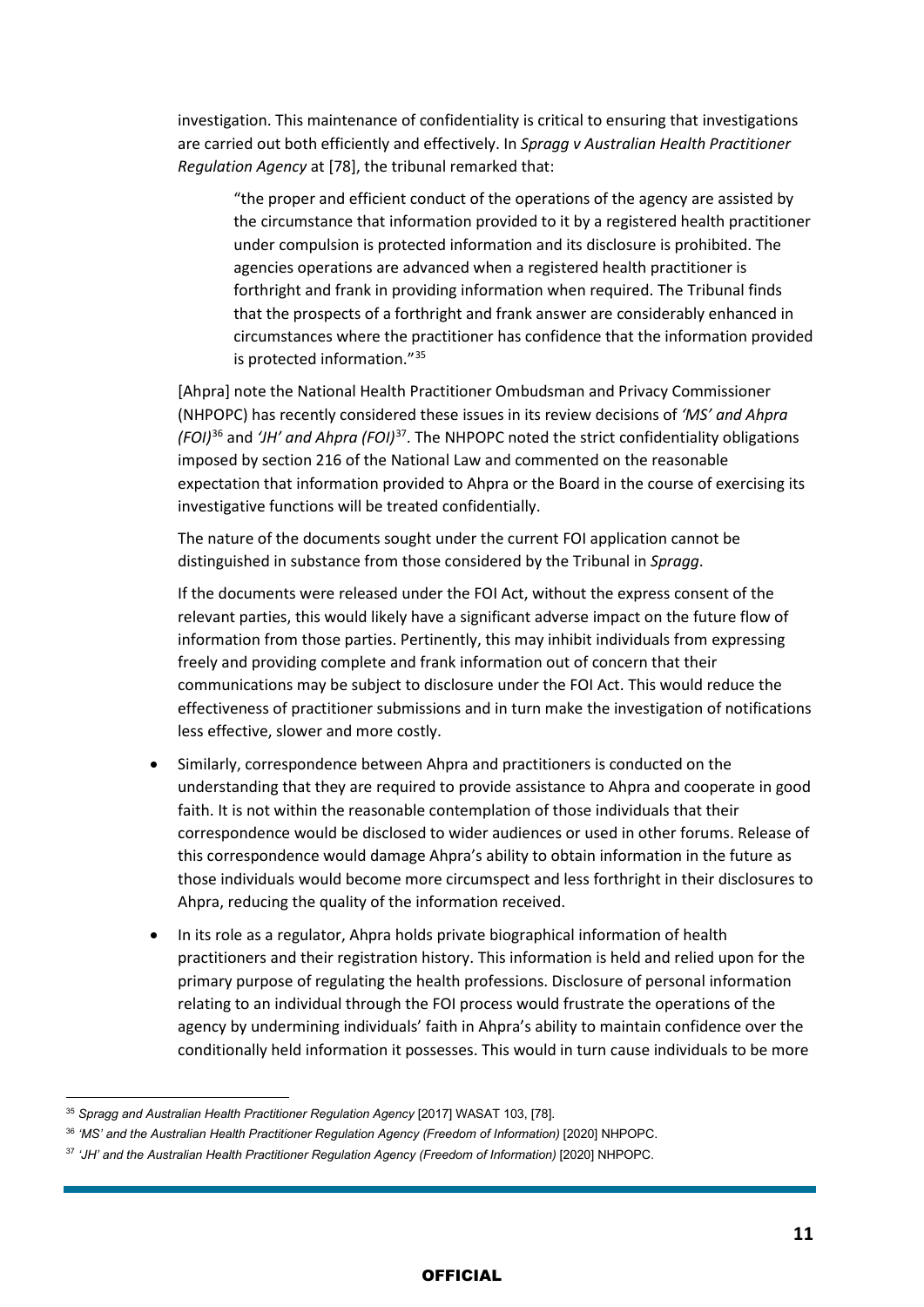cautious in their disclosures to Ahpra out of concern that their information could be released more broadly.

63. During the review, Ahpra also submitted:

The practitioner's 10 September 2020 response to Ahpra's consultation notice should be further noted as expressing a clear intention that the documents comprising his submissions not be released.

Similarly, Ahpra staff may be discouraged from keeping complete records of their deliberations or being more circumspect in their preliminary findings that are expressed to other officers or the Board because of public scrutiny. The maintenance of confidentiality over certain internal communications is essential to ensure that staff are able to thoroughly discuss and deliberate on relevant issues in order to reach the most preferable outcome under the National Law. As it is a core function of Ahpra under the National Law to regulate health professionals, damage to Ahpra's ability to properly and efficiently conduct such regulation would have a substantial adverse effect on the proper and efficient conduct of the operations of the agency.

#### Application of the certain operations of agencies exemption

64. I have considered whether the following documents are exempt in full under s.  $47E(d)$ :

- draft unsigned letter from Ahpra (document 2)
- file note of telephone calls between Ahpra and the Practitioner (document 8)
- email from Ahpra to the Practitioner (document 10)
- email from Ahpra to the Practitioner advising of the outcome of the Applicant's notification about the Practitioner (document 15)
- the Practitioner's registration history (document 19).

65. I have also considered whether the information described below is exempt in part under s. 47E(d):

- the email and letter from Ahpra to the Practitioner regarding the Applicant's notification about them (document 4)
- the Practitioner's response to the Applicant's notification about them and attachments, excluding a summary written by the Practitioner dated 8 August 2019 (document 9)
- the Practitioner's further response to the Applicant's notification about them and attachments, excluding an email from the Practitioner to the Applicant dated 29 March 2019 (document 11)
- the Practitioner's registration details (document 18).
- 66. After inspecting the relevant information and documents, I am of the view that documents 2, 8, 10, 15 and 19 and the relevant information in documents 4, 9, 11 and 18 were provided and/or created while Ahpra was undertaking its functions under the National Law, namely to:
	- assess the Applicant's notification about the Practitioner's performance
	- provide information to the Board to support the Board's decision-making.
- 67. Practitioners, Ahpra officers and other government bodies must be willing to provide information necessary to facilitate Ahpra and the Board's assessment and investigation of a notification. This allows

#### **OFFICIAL**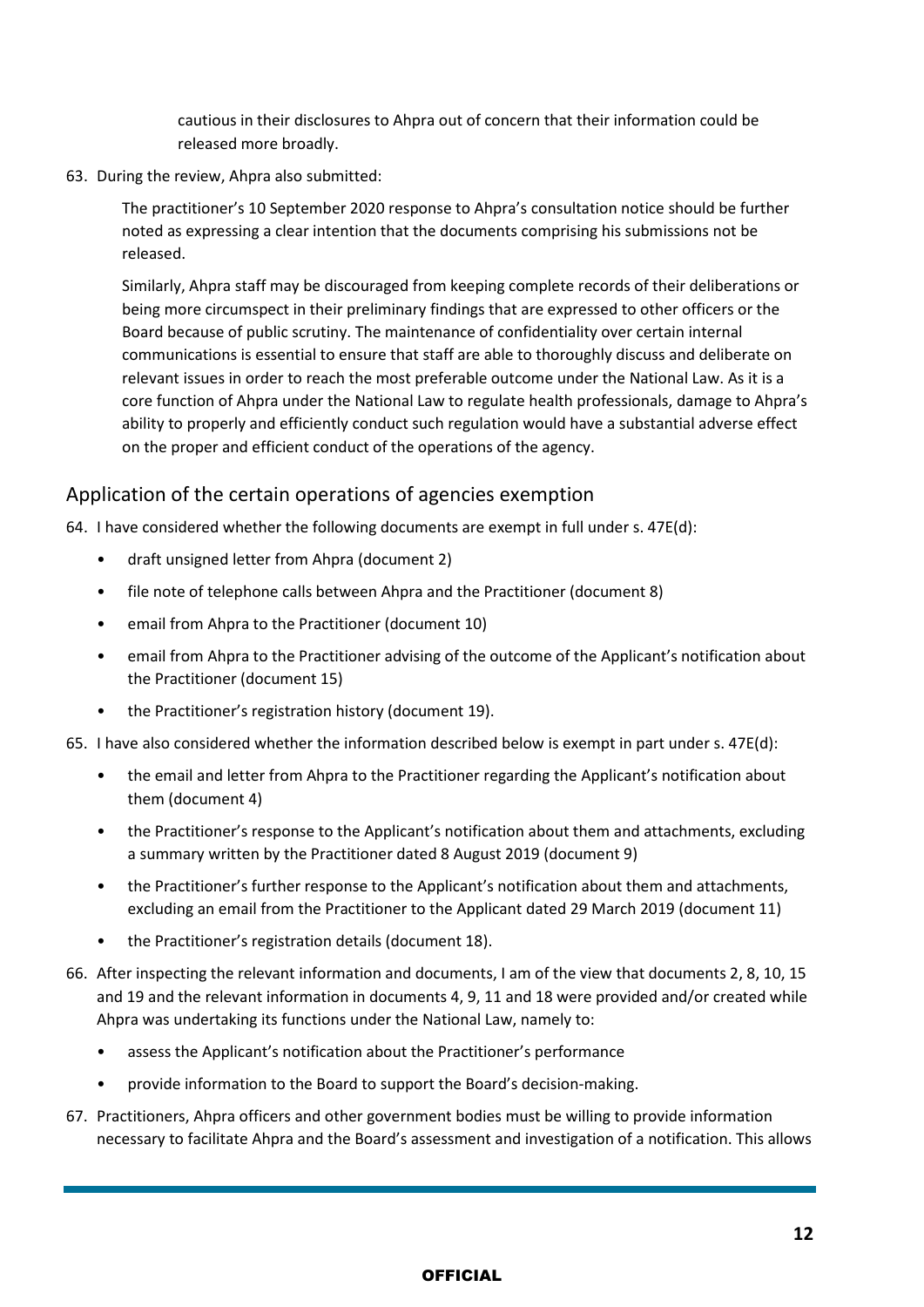the Board to determine whether regulatory action is required to manage any risks posed by the relevant health practitioner's health, conduct or performance.

68. As outlined in my decisions of *'AA' 'AC', 'AD', 'AE', 'JH'* and '*MS*' *[38,](#page-12-0)* I draw on the Australian Information Commissioner's decision in *Graham Mahony and Australian Charities and Not-for-profits Commission (Freedom of information)* [2019] AICmr 64 (31 August 2019) *(Mahony)*. In *Mahony*, the request was for access to all documents relevant to investigations conducted by the Australian Charities and Not-forprofits Commission (ACNC) into concerns relating to a particular building fund. The Australian Information Commissioner affirmed the ACNC's decision to exempt documents falling within the scope of the request. In discussing whether s. 47E(d) applied in that case, the Australian Information Commissioner stated:

The fact that s. 150-25 of the *Australian Charities and Not-for-profits Commission Act 2012* (ACNC Act) protects information provided to or obtained by the ACNC under the ACNC Act from disclosure, leads me to be satisfied that the ACNC, as it contends, relies on sensitive information being provided to it on a voluntary basis and on the understanding that the information will not be disclosed to third parties. As the ACNC explained in its reasons for decision…, I accept that the rationale for this secrecy provision is to establish a regulatory regime where the ACNC can discharge its regulatory functions in an environment of trust and engagement with the not-forprofit sector.[39](#page-12-1)

- 69. It is my view that similarities can be drawn between provisions of the ACNC Act and the confidentiality provisions in the National Law. Section 216 of the National Law creates a reasonable expectation that information provided to Ahpra or the Boards in relation to an investigation of a notification will be treated confidentially. If Ahpra discloses the documents requested by the Applicant, a reasonable person could conclude that information prepared for the Boards in the future may not be treated confidentially. This in turn could reasonably be expected to affect how effectively Ahpra and the Boards can carry out their functions, as the information they are able to access may be less readily provided or more difficult to obtain.
- 70. In reaching my view, I also draw similarities between this matter and the case before the State Administrative Tribunal in *Spragg and Australian Health Practitioner Regulation Agency* [2017] WASAT 103 (26 July 2017) (*Spragg*). Notably, in *Spragg* the Tribunal considered the application of s. 47E(d) specifically in the context of Ahpra's operations. In that case, the Tribunal found that disclosure of protected information could reasonably be expected to have a substantial adverse effect on the proper and efficient conduct of the operations of the agency.<sup>[40](#page-12-2)</sup> In making their decision, the Tribunal stated:

…the proper and efficient conduct of the operations of the agency are assisted by the circumstance that information provided to it by a registered health practitioner under compulsion is protected information and its disclosure is prohibited. The agencies [sic] operations are advanced when a registered health practitioner is forthright and frank in providing information when required. The Tribunal finds that the prospects of a forthright and frank answer are considerably enhanced in

<span id="page-12-0"></span><sup>38</sup> [https://www.nhpo.gov.au/foi-review-decisions.](https://www.nhpo.gov.au/foi-review-decisions)

<span id="page-12-1"></span><sup>39</sup>*Graham Mahony and Australian Charities and Not-for-profits Commission (Freedom of information)* [2019] AICmr 64 (31 August 2019), [22].

<span id="page-12-2"></span><sup>40</sup> *Spragg and Australian Health Practitioner Regulation Agency* [2017] WASAT 103 (26 July 2017), [35], [75].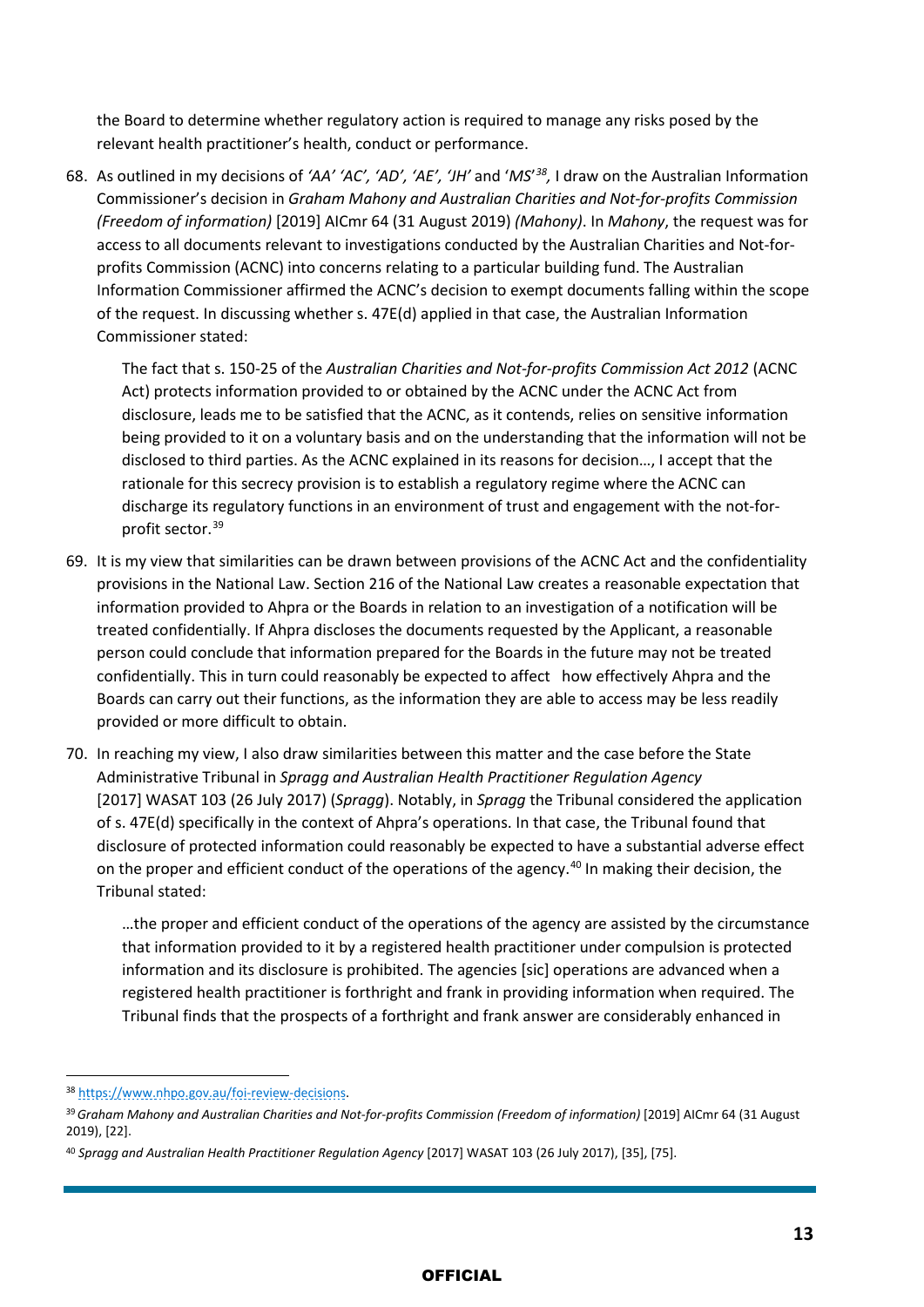circumstances where the practitioner has confidence that the information provided is protected information… [41](#page-13-0)

- 71. Taking all relevant factors into consideration, I am satisfied that disclosing the documents listed in paragraph [64] and the information identified above in paragraph [65] could reasonably be expected to affect the future flow of information from third parties, practitioners and Ahpra officers to Ahpra and the Boards. Ahpra and the Boards rely on candid communication from relevant parties to carry out their role in ensuring public safety.
- 72. In addition, the National Law imposes a duty of confidentiality in relation to protected information. I consider that release of the documents listed in paragraph [64] and the information identified above in paragraph [65] could reasonably be expected to reduce third party, practitioner and Ahpra officer' confidence in Ahpra's ability to maintain the confidentiality of protected information.
- 73. I consider that disclosure of the documents listed in paragraph [64] and the information identified above in paragraph [65] would prejudice the integrity and robustness of the notifications process and thereby have a substantial adverse effect on the proper and efficient conduct of the operations of Ahpra and the Boards.
- 74. Accordingly, I am satisfied that the documents listed in paragraph [64] and the information identified above in paragraph [65] are conditionally exempt under s. 47E(d).
- 75. I am now required to consider whether it would be contrary to the public interest to give the Applicant access to the conditionally exempt material at this time.

#### Section 11A(5): The public interest test

#### **Factors favouring disclosure**

- 76. I consider paragraphs [41] to [43] to be of particular relevance here.
- 77. I agree that disclosure of the documents listed in paragraph [64] and the information identified above in paragraph [65] would promote the objects of the FOI Act and reveal information that informed a decision-making process.

#### **Factors against disclosure**

- 78. I consider paragraphs [44] and [45] to be of particular relevance here.
- 79. I agree there is a strong public interest in protecting and maintaining the integrity of Ahpra's investigative processes in relation to the health, conduct and performance of health practitioners.

#### **Balancing the public interest factors**

80. The proper and efficient assessment and investigation of notifications is an integral function of Ahpra and the Boards under the National Law. It would be contrary to the public interest if these processes (and by extension, the Board's core function to ensure the protection of the health and safety of the public) were prejudiced as a result of the disclosure of the documents listed in paragraph [64] and the information identified above in paragraph [65] under the FOI Act.

<span id="page-13-0"></span><sup>41</sup> *Spragg and Australian Health Practitioner Regulation Agency* [2017] WASAT 103 (26 July 2017), [78].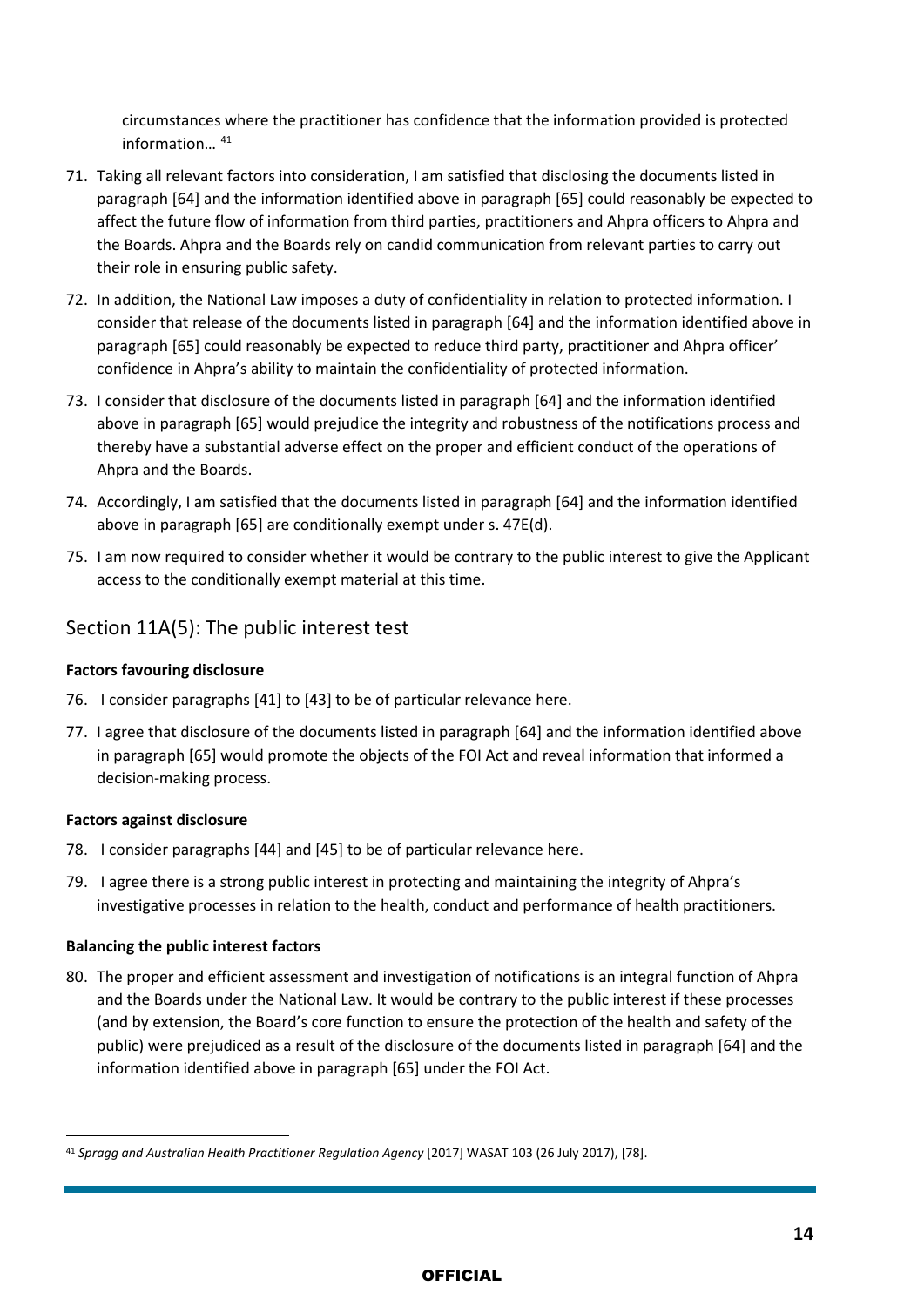- 81. Based on the available information, I am satisfied that the public interest factors against disclosure outweigh those in favour of disclosure.
- 82. I am satisfied that giving the Applicant access to the conditionally exempt material at this time would, on balance, be contrary to the public interest.

#### Finding

83. I am satisfied that the documents listed in paragraph [64] and the information identified above in paragraph [65] are exempt under s. 47E(d).

### Section 47F: Documents affecting personal privacy

84. Ahpra found the following documents to be exempt in part under s. 47F:

- the email and letter from Ahpra to the Practitioner regarding the Applicant's notification about them (document 4)
- file note of telephone calls between Ahpra and the Practitioner (document 8)
- the Practitioner's response to the Applicant's notification about them (document 9)
- email from Ahpra to the Practitioner (document 10)
- the Practitioner's further response to the Applicant's notification about them (document 11)
- email from Ahpra to the Practitioner advising of the outcome of the Applicant's notification about them (document 15)
- assessment report (document 18)
- the Practitioner's registration history (document 19).
- 85. I found documents 4, 8, 10, 15 and 19 to be exempt in full under s. 47E(d) and I will therefore not consider whether the documents are also exempt under s. 47F.
- 86. I found the information exempt in documents 9, 11 and 18 to be exempt in part under s. 47E(d) and will therefore not consider whether the information is also exempt under s. 47F.

# Conclusion

87. Under s. 55K I affirm Ahpra's internal review decision of 5 November 2020, namely:

- the names and positions of the Ahpra officers in attendance at the Decisions and Actions meeting of the Psychology Board not relevant to the Applicant's FOI request in document 12 is deleted under s. 22
- the following information is exempt under s. 47C:
	- details of Ahpra's risk assessment of the Applicant's notification about the Practitioner in document 18
	- recommendations made by the Ahpra Investigator in their report as part of providing information to the Psychology Board for consideration of the Applicant's notification about the Practitioner in document 18

#### **OFFICIAL**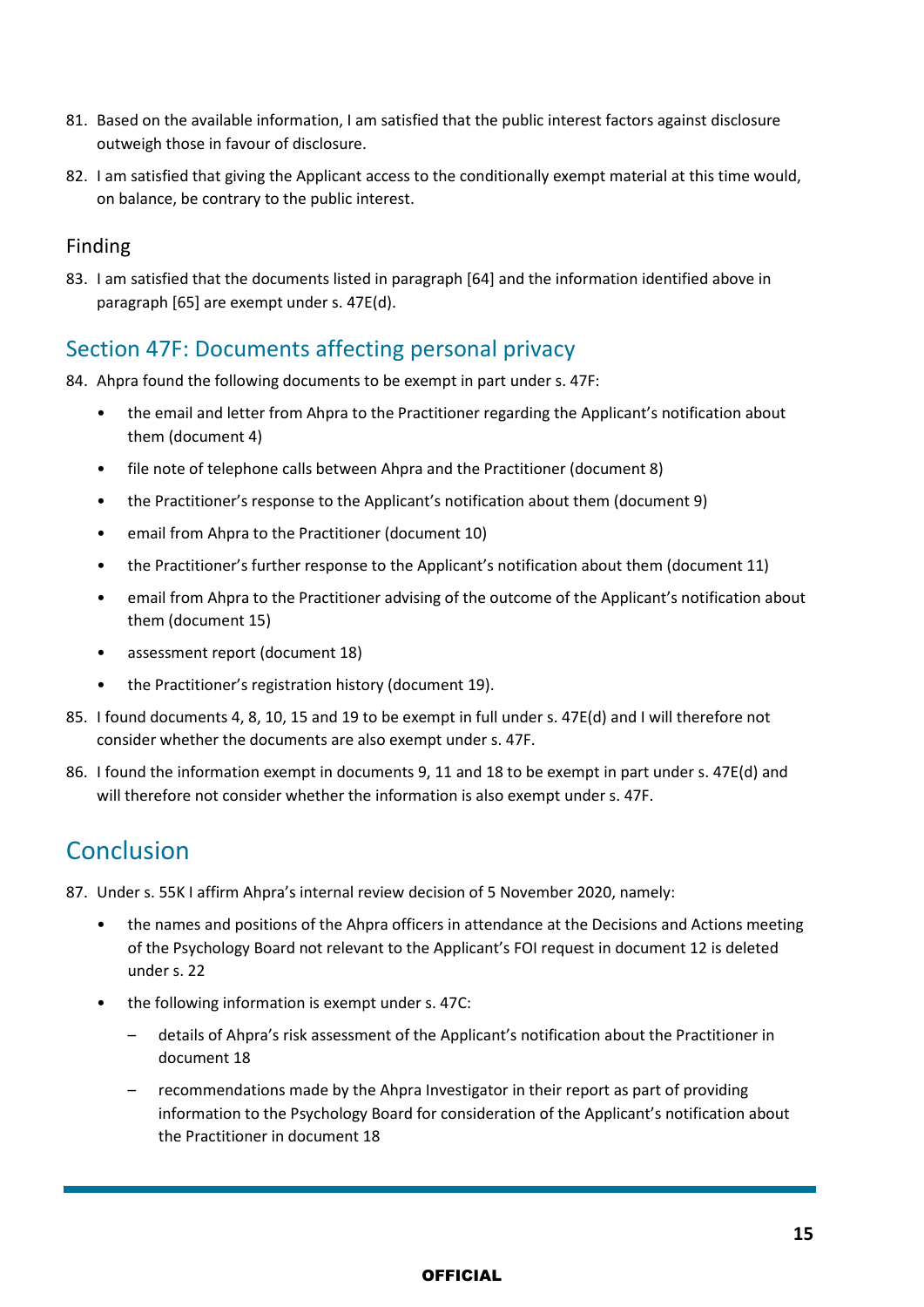- documents 2, 8, 10, 15 and 19 are exempt in full under s. 47E(d)
- the following information is exempt under s. 47E(d):
	- email from Ahpra to the Practitioner containing notice of the Applicant's notification about them in document 4
	- the Practitioner's response to the Applicant's notification about them in document 9
	- the Practitioner's further response to the Applicant's notification about them in document 11
	- the Practitioner's registration details contained in the assessment report in document 18.
- 88. Given the large number of documents relevant to this decision, where I have found one exemption ground applies to a document, I have not considered whether any additional exemptions ought to also apply.
- 89. The schedule of documents in **Annexure 1** sets out my decision in relation to each document.

#### **Richelle McCausland**

National Health Practitioner Privacy Commissioner

# Review rights

If a review party is not satisfied with the Commissioner's review decision, the party may apply to the relevant tribunal to have the decision reviewed. This application must be made within 28 days after the party receives the Commissioner's decision.<sup>[42](#page-15-0)</sup>

Where an application for a review is made to the relevant tribunal, the proper respondent to such a proceeding is the agency to whom the freedom of information request was initially made (not the Commissioner). In this case, the respondent is Ahpra.<sup>[43](#page-15-1)</sup>

# Appeal rights

A review party may appeal to the Supreme Court on a question of law from a decision of the Commissioner if the party believes the Commissioner incorrectly interpreted and applied the FOI Act.

An appeal must be made:

- within 28 days after a review party receives the Commissioner's review decision
- within further time that the Supreme Court or another appropriate court allows
- in any way that is prescribed by rules of court made under the relevant legislation of the Supreme Court or another appropriate court.

In determining a question of law, the Supreme Court may make findings of fact if its findings of fact are not inconsistent with findings of fact made by the Commissioner (other than findings resulting from an error of law), and it appears to be convenient for the Supreme Court.

<span id="page-15-0"></span><sup>42</sup> s. 57A.

<span id="page-15-1"></span> $43$  s. 60(3).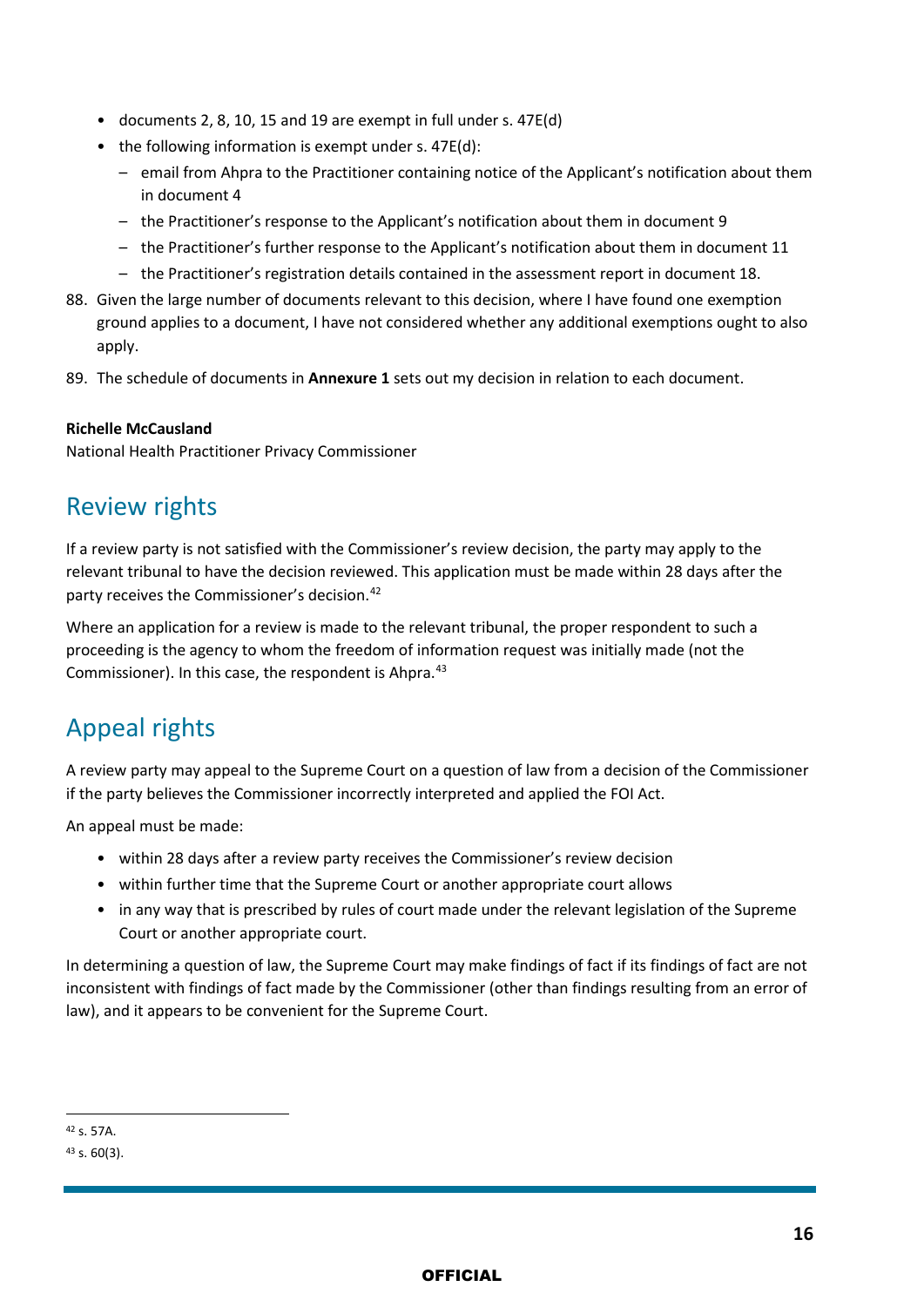To receive this document in another format phone 1300 795 265, using the National Relay Service 13 36 77 if required, or [email](mailto:foi@nhpo.gov.au) our FOI team <foi@nhpo.gov.au>.

Authorised and published by the National Health Practitioner Ombudsman, 50 Lonsdale St, Melbourne.

GPO Box 2630 Melbourne VIC 3001 Phone 1300 795 265 [Email the office of the National Health Practitioner Ombudsman](mailto:Email%20the%20office%20of%20the%20National%20Health%20Practitioner%20Ombudsman) <foi@nhpo.gov.au> [National Health Practitioner Ombudsman website](https://nhpo.gov.au/) <https://nhpo.gov.au>

© National Health Practitioner Ombudsman, Australia, February 2022.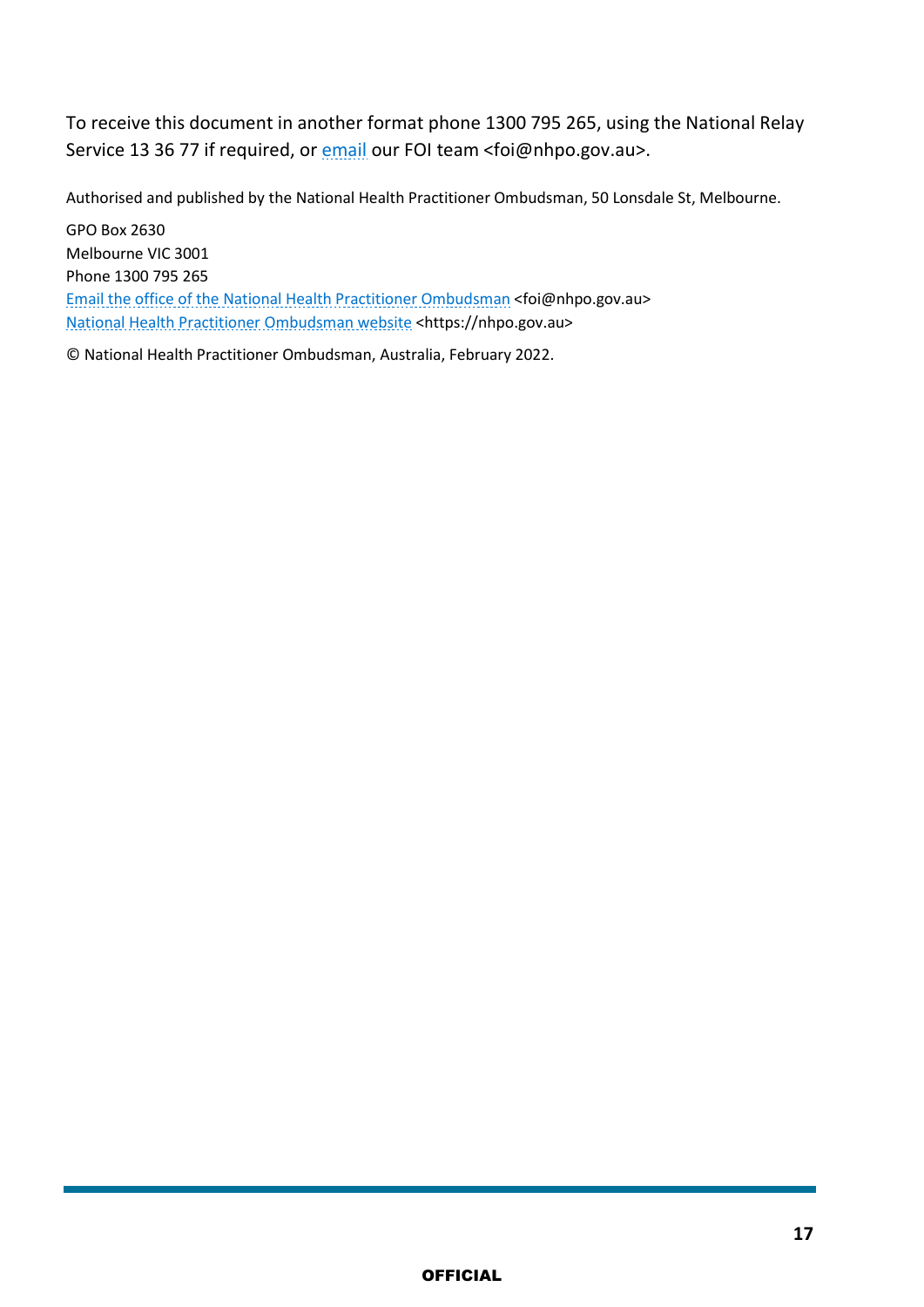# Annexure 1 – Schedule of documents

| <b>Document No.</b> | <b>Date of document</b> | <b>Document description</b>                                                                                         | <b>Number</b><br>of pages | <b>Ahpra's decision</b>                     | <b>National Health Practitioner</b><br><b>Privacy Commissioner's</b><br>decision |
|---------------------|-------------------------|---------------------------------------------------------------------------------------------------------------------|---------------------------|---------------------------------------------|----------------------------------------------------------------------------------|
| 1.                  | 16 July 2019            | Online notification received from<br>[the Applicant] relating to [the<br>Practitioner]                              | 70                        | <b>Released in full</b>                     | Not subject to review                                                            |
| 2.                  | 16 November 2019        | Draft unsigned letter -<br>[notification number]                                                                    | $\mathbf{1}$              | <b>Exempt in full</b><br>s. $47E(d)$        | <b>Exempt in full</b><br>s.47E(d)                                                |
| 3.                  | 27 November 2019        | Attachment to [the Applicant's]<br>online notification relating to [the<br>Practitioner] - [notification<br>number] | 65                        | <b>Released in full</b>                     | Not subject to review                                                            |
| 4.                  | 27 November 2019        | Email from Ahpra to [the<br>Practitioner] - Notice of<br>Notification - [notification<br>number]                    | 72                        | <b>Exempt in part</b><br>ss. 47E(d) and 47F | <b>Exempt in part</b><br>s. $47E(d)$                                             |
| 5.                  | 9 December 2019         | File Note - Telephone call - [the<br>Applicant]                                                                     | $\mathbf{1}$              | <b>Released in full</b>                     | Not subject to review                                                            |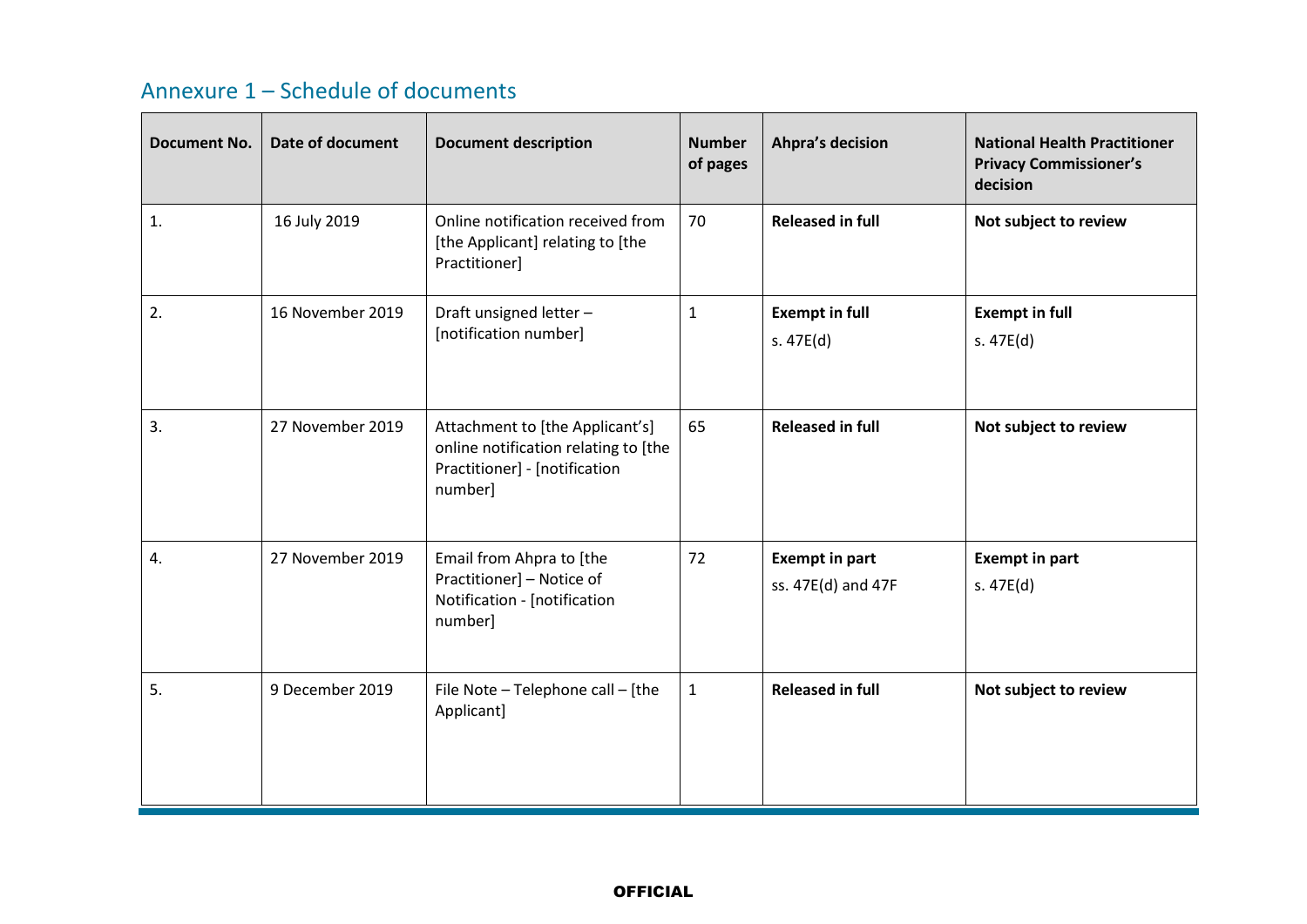| <b>Document No.</b> | Date of document | <b>Document description</b>                                                                                                                  | <b>Number</b><br>of pages | <b>Ahpra's decision</b>                     | <b>National Health Practitioner</b><br><b>Privacy Commissioner's</b><br>decision |
|---------------------|------------------|----------------------------------------------------------------------------------------------------------------------------------------------|---------------------------|---------------------------------------------|----------------------------------------------------------------------------------|
| 6.                  | 10 December 2019 | Draft letter to [the Applicant] -<br>Assessment of notification -<br>[notification number]                                                   | 4                         | <b>Released in full</b>                     | Not subject to review                                                            |
| 7.                  | 11 December 2019 | Section 150 Consultation - from<br>Ahpra to [the Practitioner] -<br>[notification number]                                                    | 71                        | <b>Released in full</b>                     | Not subject to review                                                            |
| 8.                  | 20 January 2020  | File Note - Telephone calls - [the<br>Practitioner] - [notification<br>number]                                                               | $\overline{2}$            | <b>Exempt in full</b><br>ss. 47E(d) and 47F | <b>Exempt in full</b><br>s. $47E(d)$                                             |
| 9.                  | 2 February 2020  | Email from [the Practitioner] to<br>Ahpra - [the Practitioner's]<br>response to [the Applicant's]<br>notification - [notification<br>number] | 14                        | <b>Exempt in part</b><br>ss. 47E(d) and 47F | <b>Exempt in part</b><br>s. $47E(d)$                                             |
| 10.                 | 11 May 2020      | Email from Ahpra to [the<br>Practitioner] - [notification<br>number]                                                                         | 11                        | <b>Exempt in full</b><br>ss. 47E(d) and 47F | <b>Exempt in full</b><br>s. $47E(d)$                                             |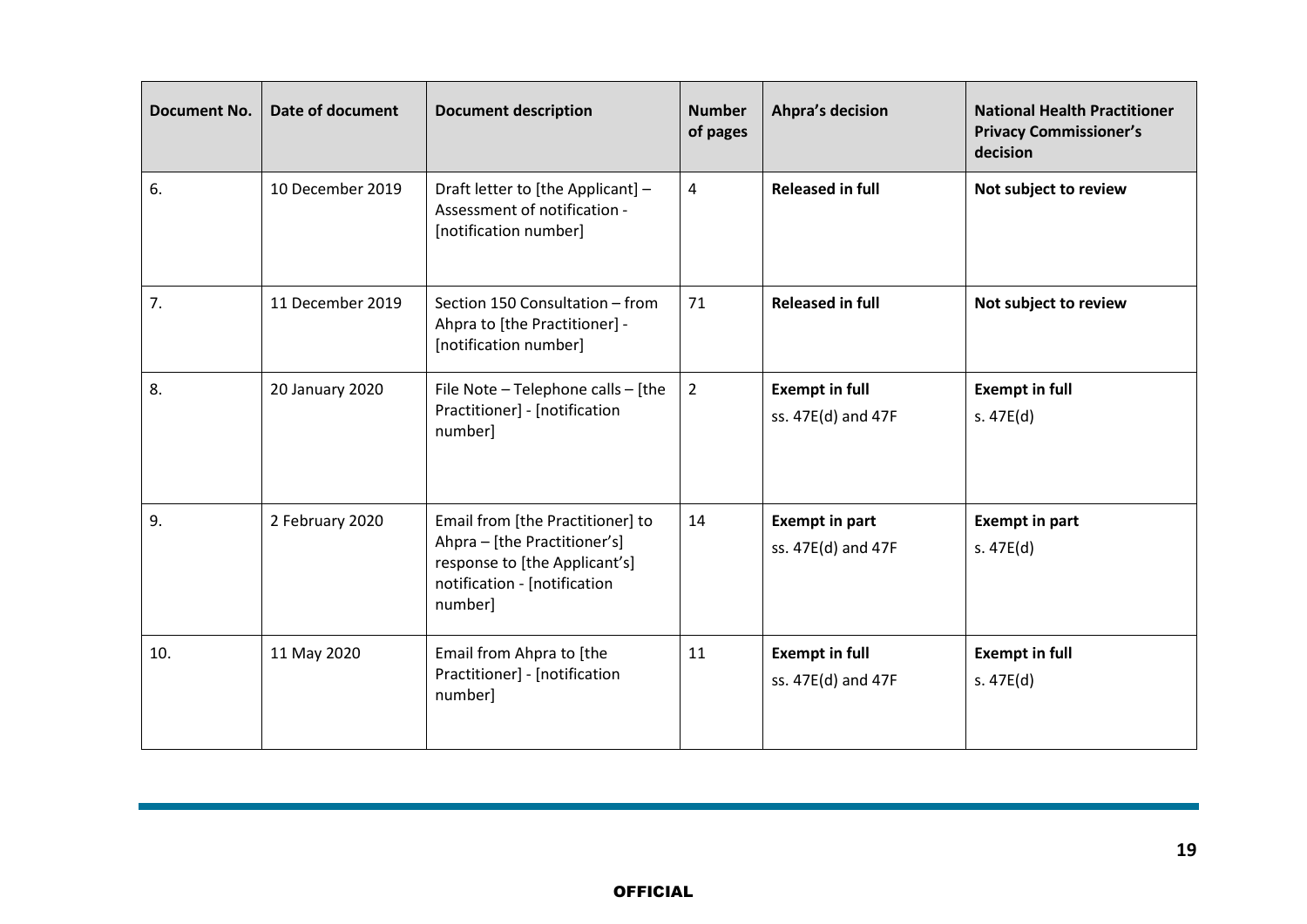| <b>Document No.</b> | <b>Date of document</b> | <b>Document description</b>                                                                                         | <b>Number</b><br>of pages | <b>Ahpra's decision</b>                     | <b>National Health Practitioner</b><br><b>Privacy Commissioner's</b><br>decision |
|---------------------|-------------------------|---------------------------------------------------------------------------------------------------------------------|---------------------------|---------------------------------------------|----------------------------------------------------------------------------------|
| 11.                 | 18 May 2020             | Email from [the Practitioner] to<br>Ahpra - [the Practitioner's]<br>further response - [notification<br>number]     | 10                        | <b>Exempt in part</b><br>ss. 47E(d) and 47F | <b>Exempt in part</b><br>s. $47E(d)$                                             |
| 12.                 | 15 June 2020            | The Decisions and actions of the<br><b>Psychology Board - [notification</b><br>number]                              | $\overline{2}$            | <b>Exempt in part</b><br>s. 22              | <b>Exempt in part</b><br>s. 22                                                   |
| 13.                 | 29 June 2020            | File Note - Telephone calls - [the<br>Applicant] - [notification number]                                            | $\mathbf{1}$              | <b>Released in full</b>                     | Not subject to review                                                            |
| 14.                 | 30 June 2020            | Email from Ahpra to [the<br>Applicant] - Outcome of their<br>notification - [notification<br>number]                | 3                         | <b>Released in full</b>                     | Not subject to review                                                            |
| 15.                 | 30 June 2020            | Email from Ahpra to [the<br>Practitioner] - Outcome of [the<br>Applicant's] notification -<br>[notification number] | 3                         | <b>Exempt in full</b><br>ss. 47E(d) and 47F | <b>Exempt in full</b><br>s. $47E(d)$                                             |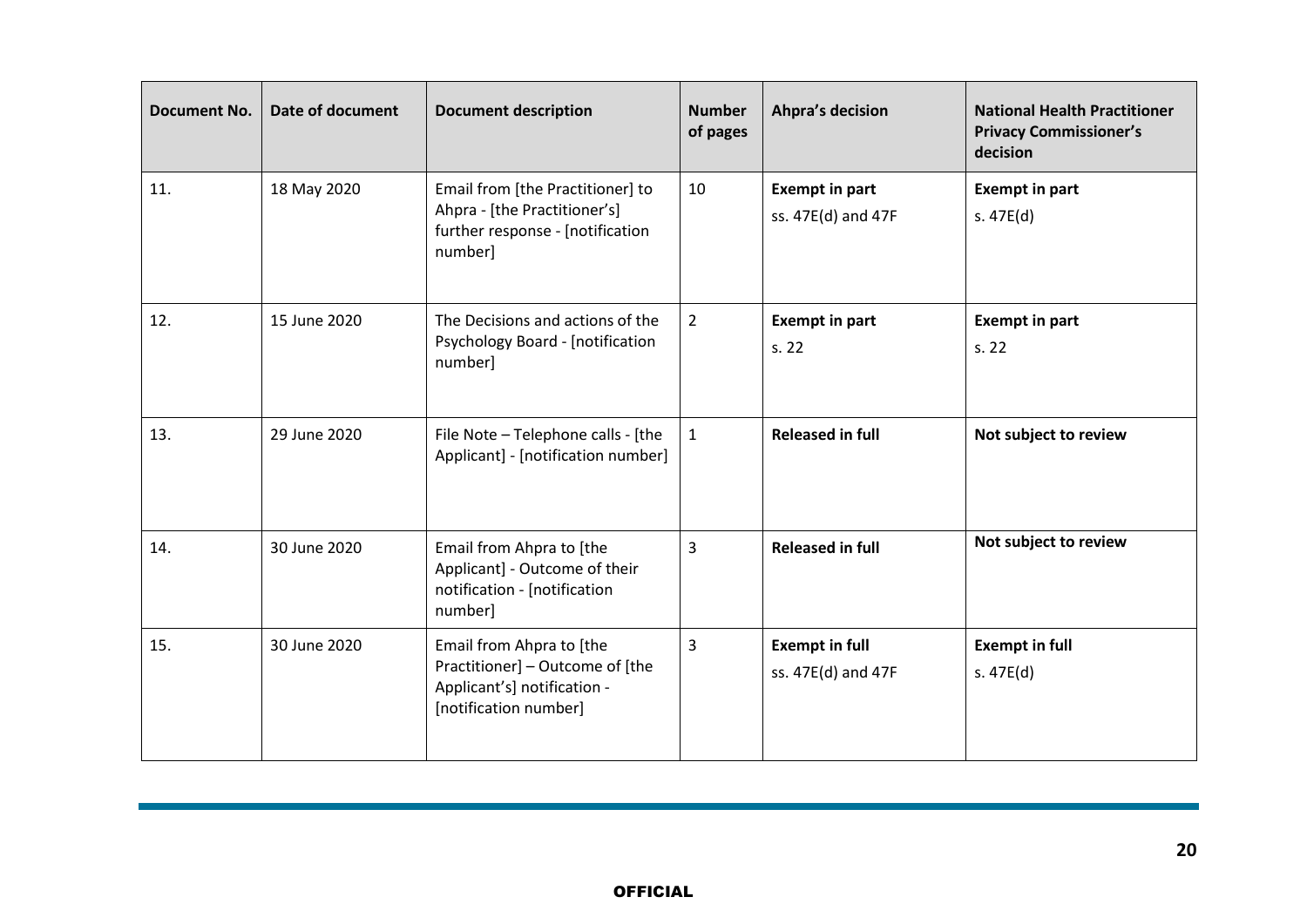| <b>Document No.</b> | <b>Date of document</b> | <b>Document description</b>                                                                                        | <b>Number</b><br>of pages | <b>Ahpra's decision</b>                          | <b>National Health Practitioner</b><br><b>Privacy Commissioner's</b><br>decision |
|---------------------|-------------------------|--------------------------------------------------------------------------------------------------------------------|---------------------------|--------------------------------------------------|----------------------------------------------------------------------------------|
| 16.                 | 17 July 2020            | Email from [the Applicant] to<br>Ahpra - FOI request for the<br>Psychology Board's file -<br>[notification number] | 3                         | <b>Released in full</b>                          | Not subject to review                                                            |
| 17.                 | 20 July 2020            | Email from Ahpra to [the<br>Applicant] - Responding to [the<br>Applicant's] FOI request -<br>[notification number] | 4                         | <b>Released in full</b>                          | Not subject to review                                                            |
| 18.                 | Undated                 | <b>Assessment Report - [notification</b><br>number]                                                                | 3                         | <b>Exempt in part</b><br>ss. 47C, 47E(d) and 47F | <b>Exempt in part</b><br>ss. 47C and 47E(d)                                      |
| 19.                 | Undated                 | Registration history of [the<br>Practitioner]                                                                      | $\mathbf{1}$              | <b>Exempt in full</b><br>ss. 47E(d) and 47F      | <b>Exempt in full</b><br>s. $47E(d)$                                             |